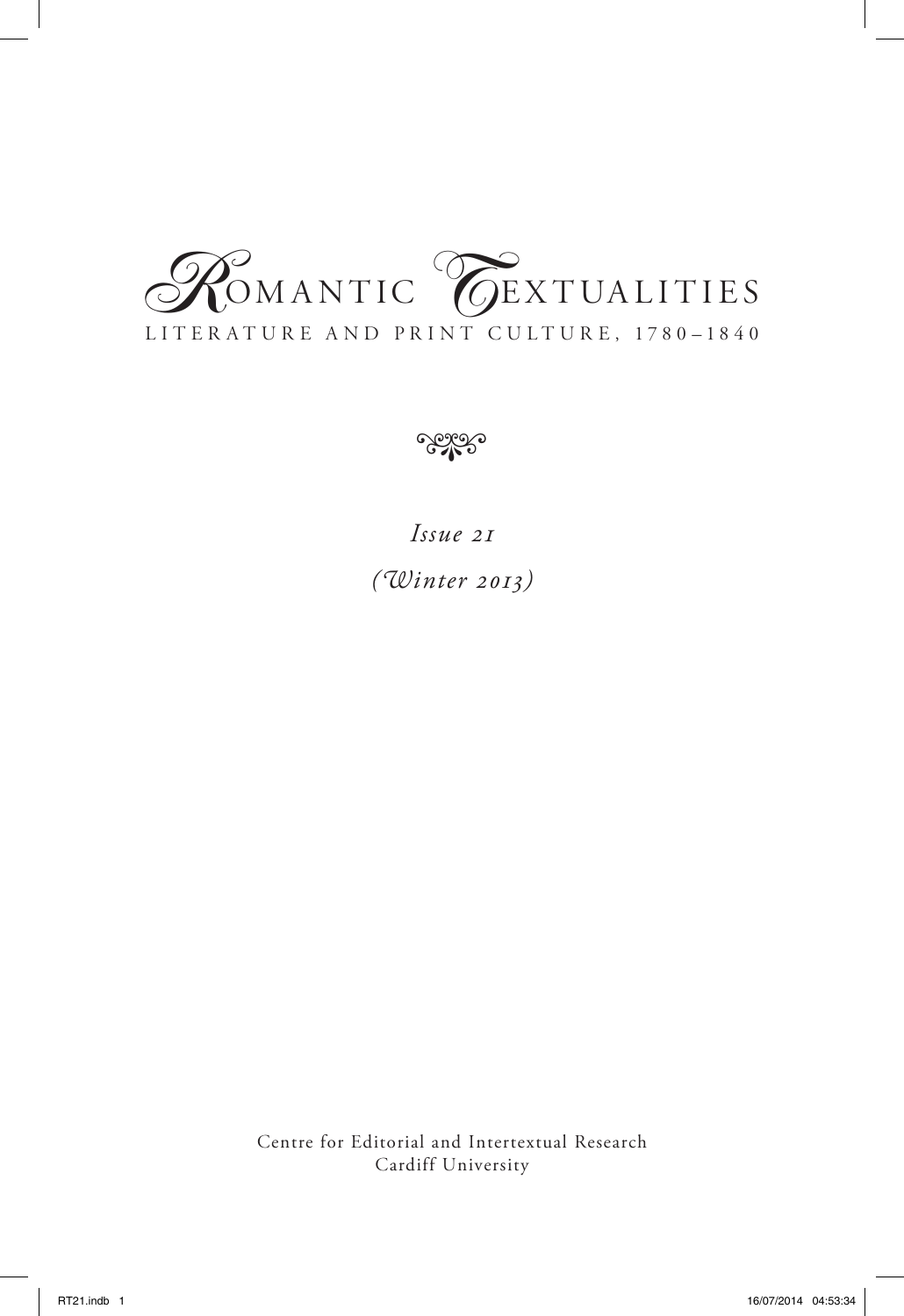# *Romantic Textualities* is available on the web at *www.romtext.org.uk*, and on Twitter *@romtext*

ISSN 1748-0116

*Romantic Textualities: Literature and Print Culture, 1780–1840***, 21 (Winter 2013). <***www.romtext.org.uk/issues/rt21.pdf***>.**

© 2013–14 Centre for Editorial and Intertextual Research

Published by the Centre for Editorial and Intertextual Research, Cardiff University. Typeset in Adobe Garamond Pro 11 / 12.5, using Adobe InDesign cc; images and illustrations prepared using Adobe Illustrator Cc and Adobe PhotoShop Cc; final output rendered with Adobe Acrobat xi Professional.

**Editor:** Anthony Mandal, *Cardiff University, UK* **Associate Editor:** Nicola Lloyd, *Cardiff University, UK* **Reviews Editor:** Katie Garner, *University of Cork, Ireland* **Editorial Assistants:** Esther McConnell, Rhiannon Hayes, Joshua Naylor, *Cardiff University, UK*

#### **Advisory Board**

Peter Garside (Chair), *University of Edinburgh, UK* Jane Aaron, *University of Glamorgan, UK* Stephen Behrendt, *University of Nebraska, USA* Emma Clery, *University of Southampton, UK* Benjamin Colbert, *University of Wolverhampton, UK* Gillian Dow, *University of Southampton / Chawton House Library, UK* Edward Copeland, *Pomona College, USA* Gavin Edwards, *University of South Wales, UK* Gillian Dow, *University of Southampton / Chawton House Library, UK* Penny Fielding, *University of Edinburgh, UK* Caroline Franklin, *University of Swansea, UK* Isobel Grundy, *University of Alberta, Canada* Ian Haywood, *University of Roehampton, UK* David Hewitt, *University of Aberdeen, UK* Gillian Hughes, *Independent Scholar* Claire Lamont, *University of Newcastle, UK* Devoney Looser, *Arizona State University, US* Robert Miles, *University of Victoria, Canada* Rainer Schöwerling, *University of Paderborn, Germany* Christopher Skelton-Foord, *University of Durham, UK* Kathryn Sutherland, *University of Oxford, UK* Graham Tulloch, *Flinders University, Australia* Maximiliaan van Woudenberg, *Sheridan Institute of Technology, Canada* Nicola Watson, *Open University, UK*

**Aims and Scope:** Formerly *Cardiff Corvey: Reading the Romantic Text* (1997–2005), *Romantic Textualities: Literature and Print Culture, 1780–1840* is an online journal that is committed to foregrounding innovative Romantic-studies research into bibliography, book history, intertextuality, and textual studies. To this end, we publish material in a number of formats: among them, peer-reviewed articles, reports on individual/ group research projects, bibliographical checklists and biographical profiles of overlooked Romantic writers. *Romantic Textualities* also carries reviews of books that reflect the growing academic interest in the fields of book history, print culture, intertextuality and cultural materialism, as they relate to Romantic studies.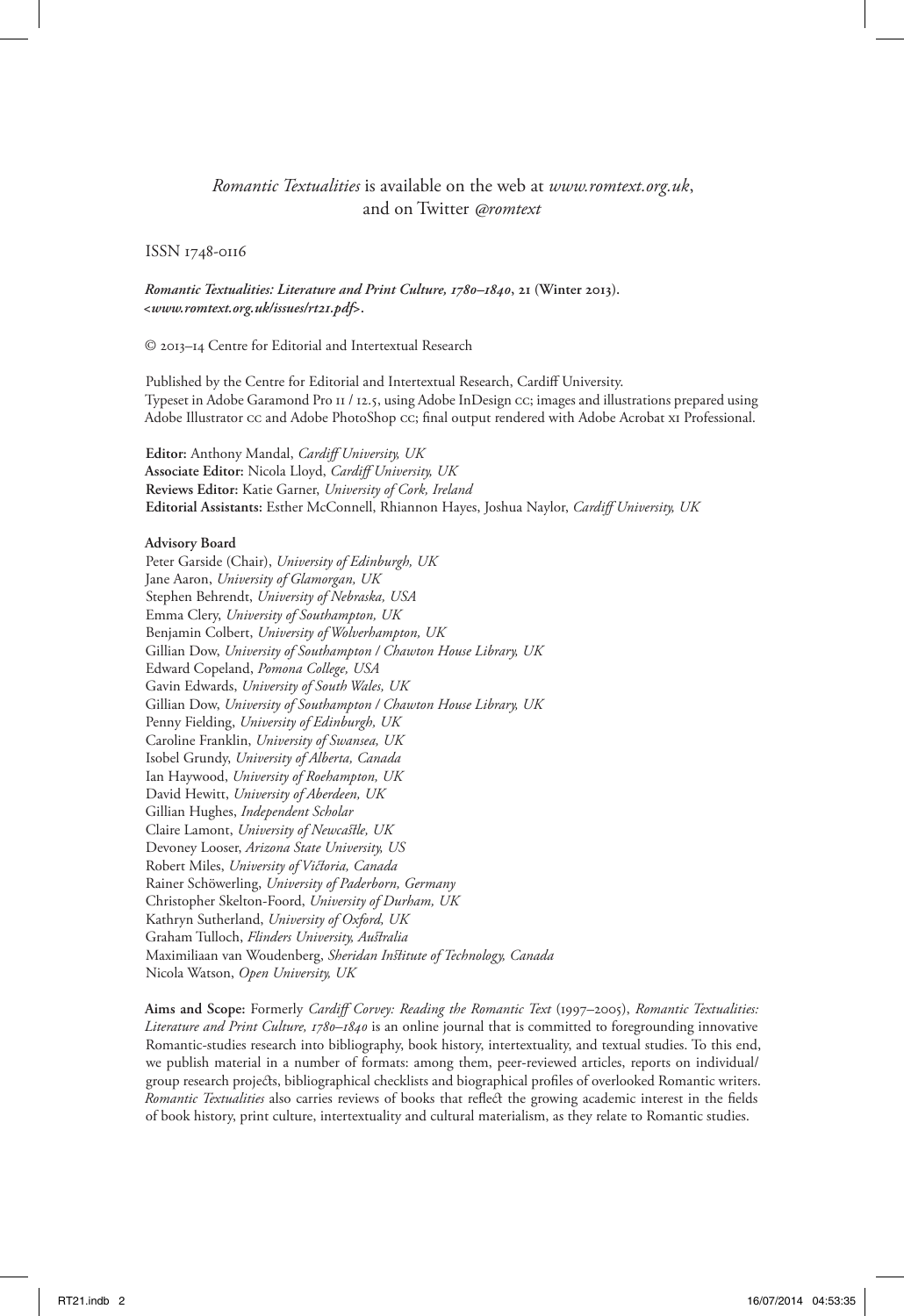# When King Arthur Met the Venus Romantic Antiquarianism and the Illustration of Anne Bannerman's 'The Prophecy of Merlin'

*Katie Garner* • وجودج

A Romantic poem with an Arthurian setting is a relatively rare thing. As Rob Gossedge and Stephen Knight have cogently summarised, in contrast to the Pre-Raphaelites and Victorians, 'the Romantic poets had no significant interest in the Arthurian myth'.1 Anne Bannerman's gothic ballad, 'The Prophecy of Merlin' (1802), is one such Romantic rarity, made all the more remarkable by the fact that it is accompanied by an unusual engraving of the poem's subject.<sup>2</sup> The ballad's illustration shows a young King Arthur kneeling at the feet of a female figure who is entirely naked apart from a thinly draped veil encircling her arm and falling delicately and suggestively between her legs (Figure 1, overleaf).3 The statuesque pose of the woman aligns her, as one of Bannerman's contemporaries noted, with the figure of the Venus Anadyomene (Venus rising from the sea), but the sexual nature of the image nevertheless caused some outrage among the volume's early readers.<sup>4</sup> The problematic engraving reportedly 'brought on Miss Bannerman such unmerited wit-cracking, and consequent inquietude' that arrangements were made to remove the engraving from the remaining unsold copies.5

'The Prophecy of Merlin' is the final poem in *Tales of Superstition and Chivalry*, a slim volume containing nine other gothic ballads and three further, much more demure, illustrations. The collection appeared anonymously, but most reviewers were aware that its author was the Edinburgh-born poet, Anne Bannerman (1765–1829), a literary figure 'already known for her poetical talents' following the resounding praise of her debut collection, *Poems*, in 1800.6 For one reviewer, Bannerman's *Poems* offered 'irrefragable proof that the ardour, whatever be its gender, which gives birth to lofty thought and bold expression may glow within a female breast'.7 Unfortunately, however, when *Tales of Superstition and Chivalry* appeared two years later, the volume received far less glowing reviews. For the *Annual Register*, the *Tales* were only the latest in a line of 'fashionable fictions' to make use of familiar Gothic trappings, including '[h]ollow winds, clay-cold hands, clanking chains and clicking clocks'.8 The *Tales* were a failure in comparison to Bannerman's earlier poetic success, but did win her one important admirer in Sir Walter Scott. As Adriana Craciun has noted, Scott singled out Bannerman's work for praise in his 'Essay on Imitations of the Ancient Ballad' (1830):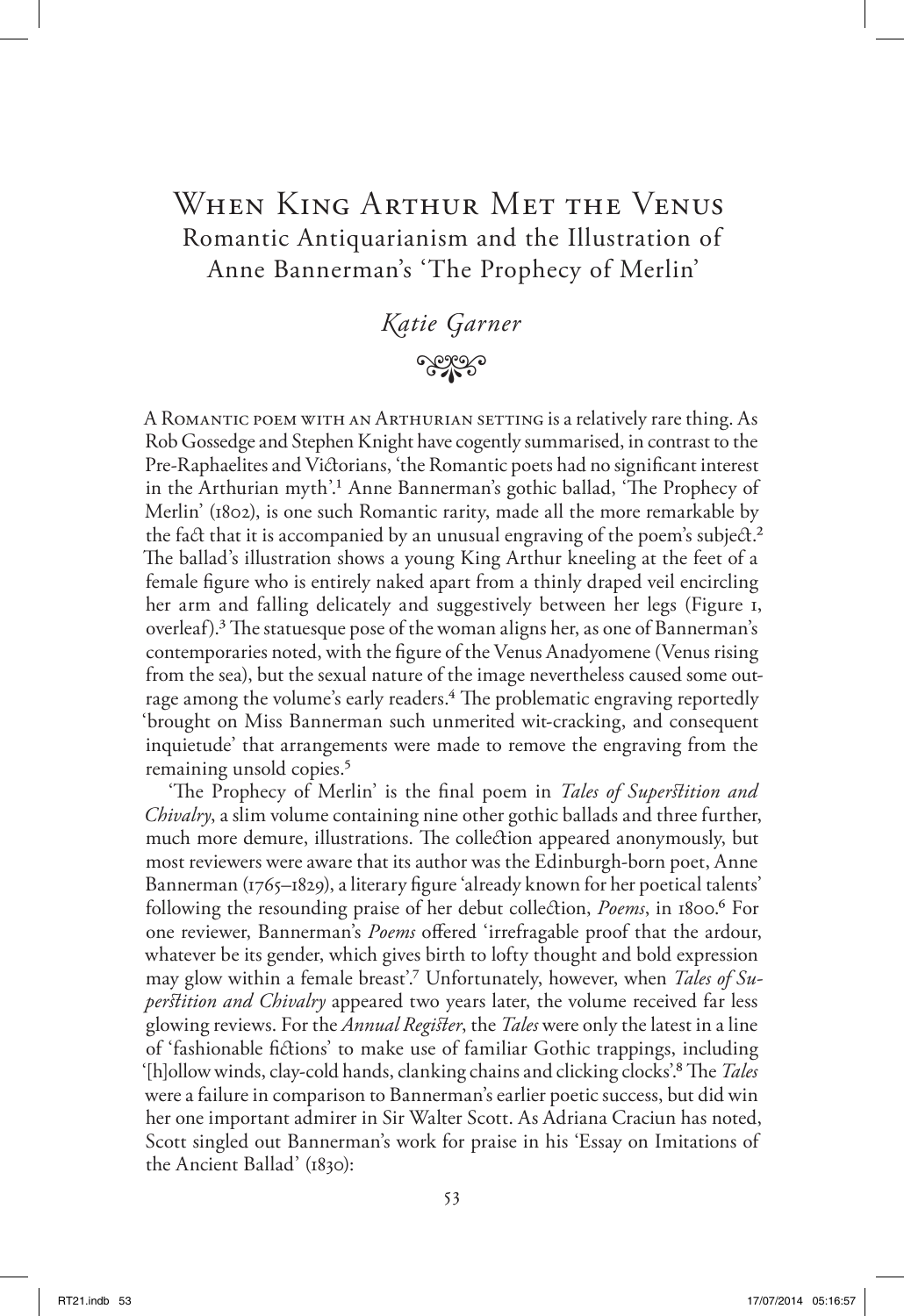Miss Anne Bannerman should likewise not be forgotten, whose 'Tales of Superstition and Chivalry' appeared about 1802. They were perhaps too mystical and too abrupt; yet if it be the purpose of this kind of ballad poetry powerfully to excite the imagination, without pretending to satisfy it, few persons have succeeded better than this gifted lady, whose volume is peculiarly fit to be read in a lonely house by a decaying lamp.9

This is high praise from Scott, but his commentary nevertheless continues to align Bannerman's work with a sensational gothicism fit for a 'lonely house'. In a similar tone, the *British Critic* recommended the *Tales* to 'those who love to shudder o'er the midnight fire'.10

The strong focus on the gothic nature of Bannerman's *Tales* in contemporary reviews has continued to obscure the extent to which her ballads—and particularly the Arthurian 'Prophecy of Merlin'—engage closely with antiquar-



FIG. I. MACKENZIE AFTER E. W. Thompson, 'The Prophecy of Merlin' (1802)

ian scholarship and the revival of interest in medieval literature in the late eighteenth century. Emerging at the same time, the relationship between gothic literature and the Middle Ages is generally held to be tenuous at best; as Chris Baldick and Robert Mighall point out, 'most Gothic novels have little to do with "the medieval world"'.11 Anne Williams also carefully qualifies her assessment that gothic texts share an 'antiquarian enthusiasm for the medieval (or rather for eighteenthcentury fantasies of those "Dark Ages")'.12 Gothic texts engage with the emerging fashion for antiquarianism and textual relics, but, as Williams reminds us, they also take a double perspective, adopting an imaginative distance from any such medieval past. However, while this reading of the gothic's ultimately superficial medievalism might hold true for many novels, verse experiments in the gothic mode, such as Thomas Warton's 'The Grave of King Arthur' (1777), often engage much more deeply with antiquarian scholarship, and the same is true of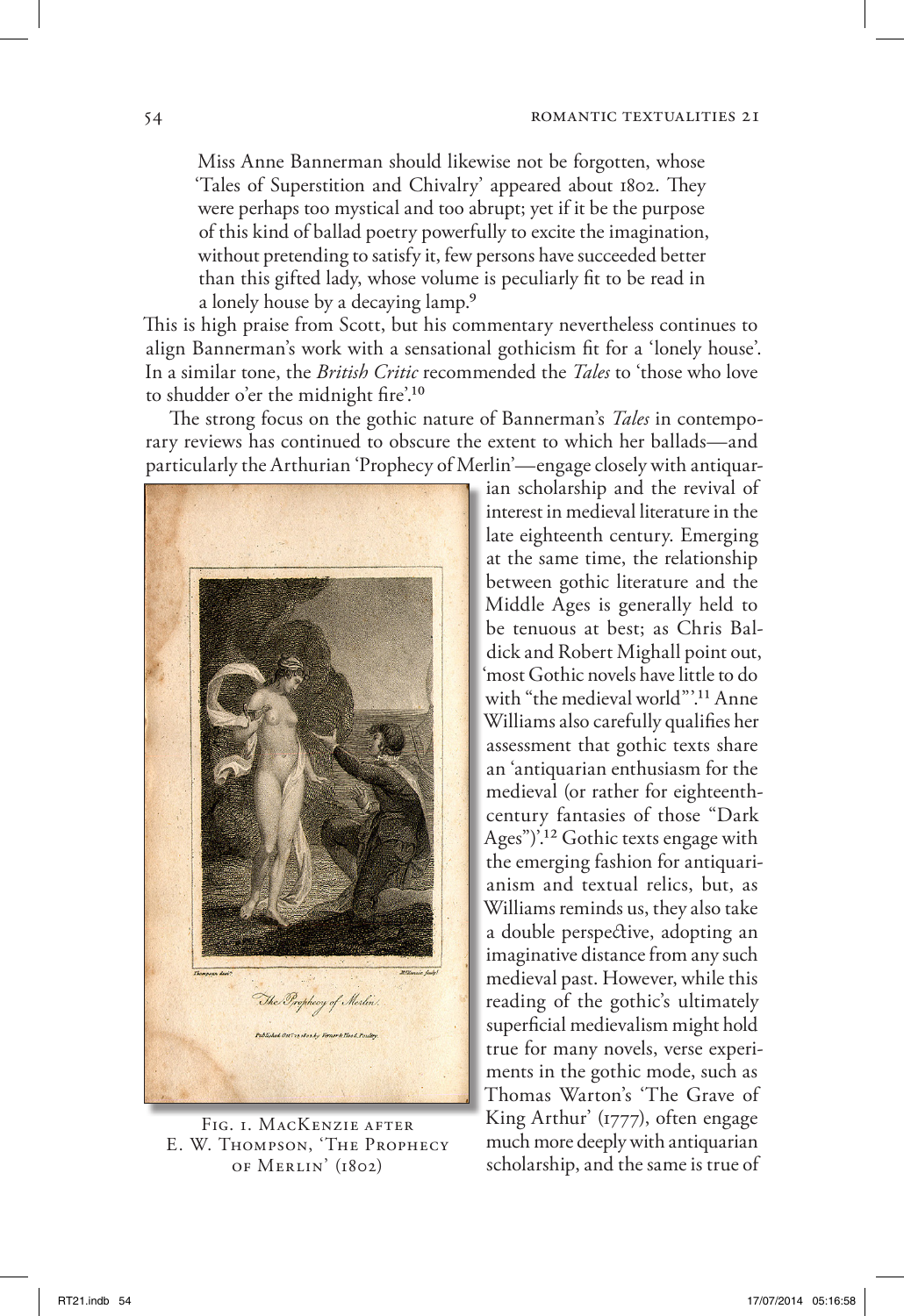Bannerman's 'The Prophecy of Merlin'. Over two decades have elapsed since Cora Kaplan called for the 'insistent nature of fantasies for men and women' to be recognised and—perhaps more importantly—for 'the historically specific forms of their elaboration […] to be opened up', and yet her appeal continues to resonate, not least with regard to the complexly gendered fantasies connected to 'The Prophecy of Merlin'.13 Much more remains to be said on the subject of the gothic's often very specific relationship to the medieval past.

For a long time overlooked, in recent years 'The Prophecy of Merlin' has been discussed increasingly by Arthurian and Romantic scholars.14 Alan Lupack and Barbara Tepa Lupack view the ballad's presentation of Arthur's death as a conservatively 'peaceful' counterpoint to later 'much more unusual' uses of Avalon by nineteenth-century women writers, whereas Gossedge and Knight place Bannerman within a Celtic strain of Romantic Arthurian writing emerging from 1800 onwards, encompassing writers 'who excavated and reworked Arthurian stories for their own self-consciously national political purposes'.15 These include Sir Walter Scott, Thomas Love Peacock and minor Cornish writers, such as Thomas Hogg and George Woodley, all of whom, as Gossedge and Knight demonstrate, offer works which specifically locate Arthur in Scotland, Wales or Cornwall.16 Yet, rarely do discussions of Bannerman's poem by Arthurianists extend to its accompanying engraving, and occasionally the image is ignored altogether.17 This is not the case, however, in the field of Romantic studies, where the material contexts for Bannerman's poem and its striking engraving have been admirably illuminated by Adriana Craciun. For Craciun, the engraving's representation of a classical Venus is strikingly at odds with the content of the *Tales*:

The engraving, by fixing in such precise lineaments an apparent unveiling of the divine (and feminine) truth, works against the rest of the *Tales of Superstition and Chivalry*, and their repeated suggestion that truth does not remain truth once it is unveiled.<sup>18</sup>

Craciun demonstrates how Bannerman's ballads employ, but also subvert, the gothic conventions of veiled women and ambiguous supernatural effects by never fully revealing the exact outcomes of successive staged hauntings or lifting the veils of her various *femme fatales*.19 The visual representation of the Venus, on the other hand, appears to play towards just that gratification by parting her veils and offering the viewer a different kind of 'naked' truth. The adjunction of such a revelatory symbol in the figure of the Venus, then, appears to violently contradict Bannerman's proto-feminist poetics.

Craciun provides an astute and compelling analysis of the disjunction between word and image in Bannerman's *Tales*. Yet by widening the impact of the engraving to the volume *en masse*, her analysis obscures the more singular medieval subject around which the disjunction occurs. The following discussion reads Bannerman's adoption of an Arthurian subject and the addition of the unusual engraving to her poem as two interrelated events, each the product of competing, and distinctly gendered, antiquarian forces at work in the poet's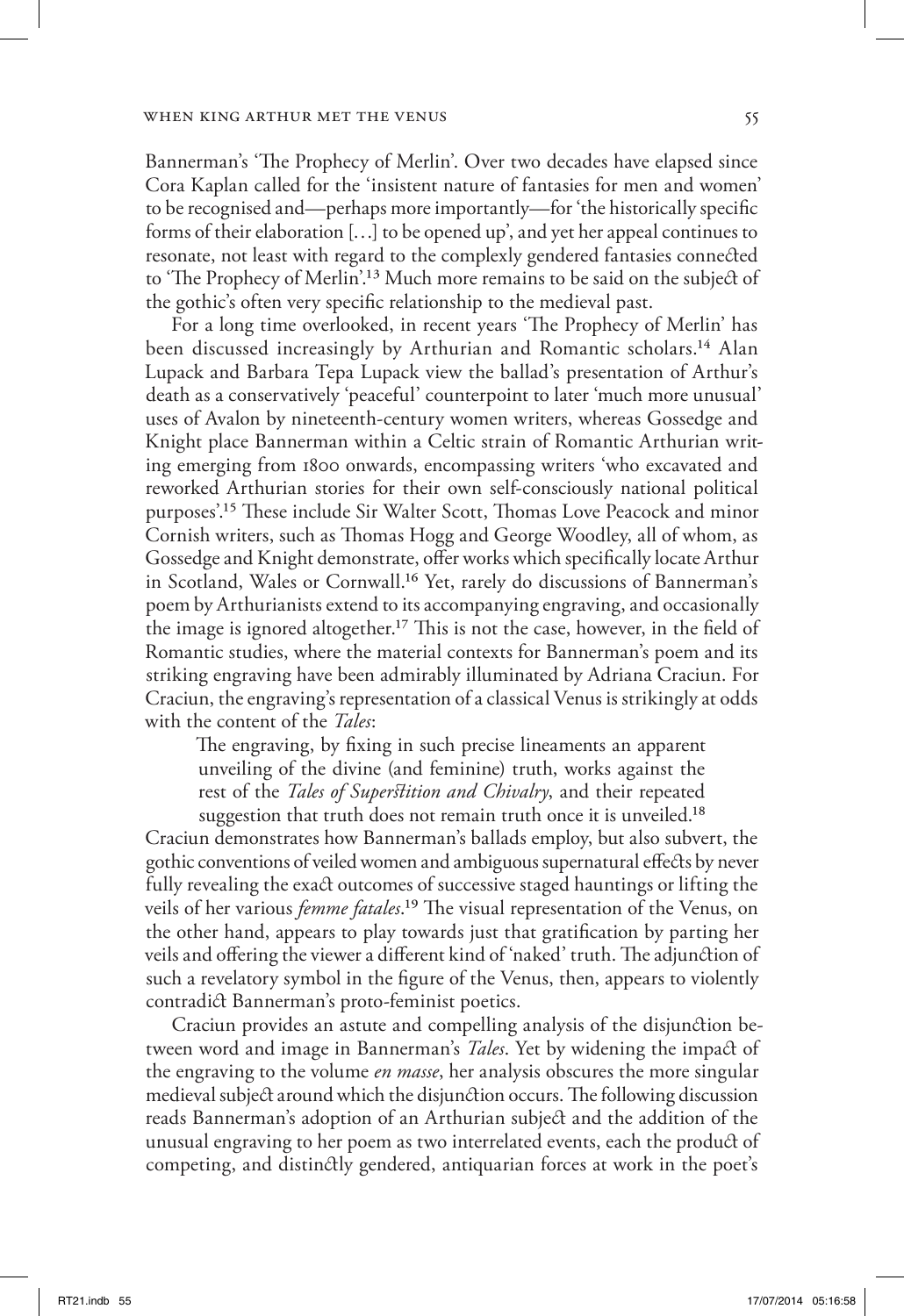native Edinburgh. J. Hillis Miller has written of the 'disruptive power' of illustrations and their ability to perform 'a permanent parabasis, an eternal moment suspending, for the moment at least, any attempt to tell a story through time'.20 By reading Bannerman's ballad through the conventions of the female gothic and outlining the extent of her knowledge of Arthurian romance, the 'disruptive' engraving accompanying 'The Prophecy of Merlin' emerges as a visual addition to her volume by a male antiquarian, Thomas Park, who deliberately sought to disrupt her revision of the Arthurian story. If, as Hillis Miller suggests, illustrations can suspend a story, the engraving to 'The Prophecy of Merlin' seeks to suspend Bannerman's feminine story of Arthur's death, and assert, in its place, a visual manifestation of the desire at the root of the male antiquarian's longing to expose the medieval past.

### *'The Prophecy of Merlin' and the Female Gothic*

The narrative of 'The Prophecy of Merlin' begins the day before King Arthur must engage in what will be his final battle against his nephew and challenger for the throne, Modred, at Camlan in Cornwall. Initially pictured 'alone' in a gothic turret, Arthur keeps watch over a strange light and then meets with Merlin, who takes the form of a 'giant' monk emerging from 'underground'.<sup>21</sup> On the morning of the battle, Arthur makes another visit to the 'tow'r', where no other knight will join him (ll. 19–20). Modred and Arthur fight and both are wounded; subsequently, Arthur is magically transported by boat across a 'pathless' and eerily calm sea to a 'Yellow Isle' where he is greeted by a mysterious 'Queen of Beauty' (ll. 102, 88, 136). Arthur accepts a drink from her 'cup of sparkling pearl' (l. 138) and rouses the ghost of Urien, past King of Scotland and Wales. Urien's ghost gives voice to Merlin's prophecy that Arthur must wait for an unstated number of 'years to pass | Before his kingdom he could see' (ll. 169–70), and the ballad ends on a haunting ellipsis:

King Arthur's body was not found,

Nor ever laid in holy grave: …

And nought has reach'd his burial-place,

But the murmurs of the wave …. (ll. 173–76)

Rather than locating Arthur's bones at Glastonbury (as Warton had in 'The Grave of King Arthur'), Bannerman embraces Arthur's indefinite physicality and endeavours to connect his legendary existence with the arcane and incessant patterns of the natural world.22 Diego Saglia has demonstrated how this type of 'unfinished ending' is a common feature of narrative poetry by Robert Southey, Mary Robinson, Lord Byron, Leigh Hunt, John Keats and Letitia Elizabeth Landon, as well as by Bannerman herself.<sup>23</sup> In the case of 'The Prophecy of Merlin', this open-endedness is particularly emphasised through the repeated negation that structures the final stanza ('not'; 'nor'; 'nought'), and which leaves the possibility of Arthur's return wholly unconfirmed.

As reviewers noted, Bannerman's ballads in *Tales of Superstition and Chivalry* all make use of stock gothic motifs and 'The Prophecy of Merlin' is no excep-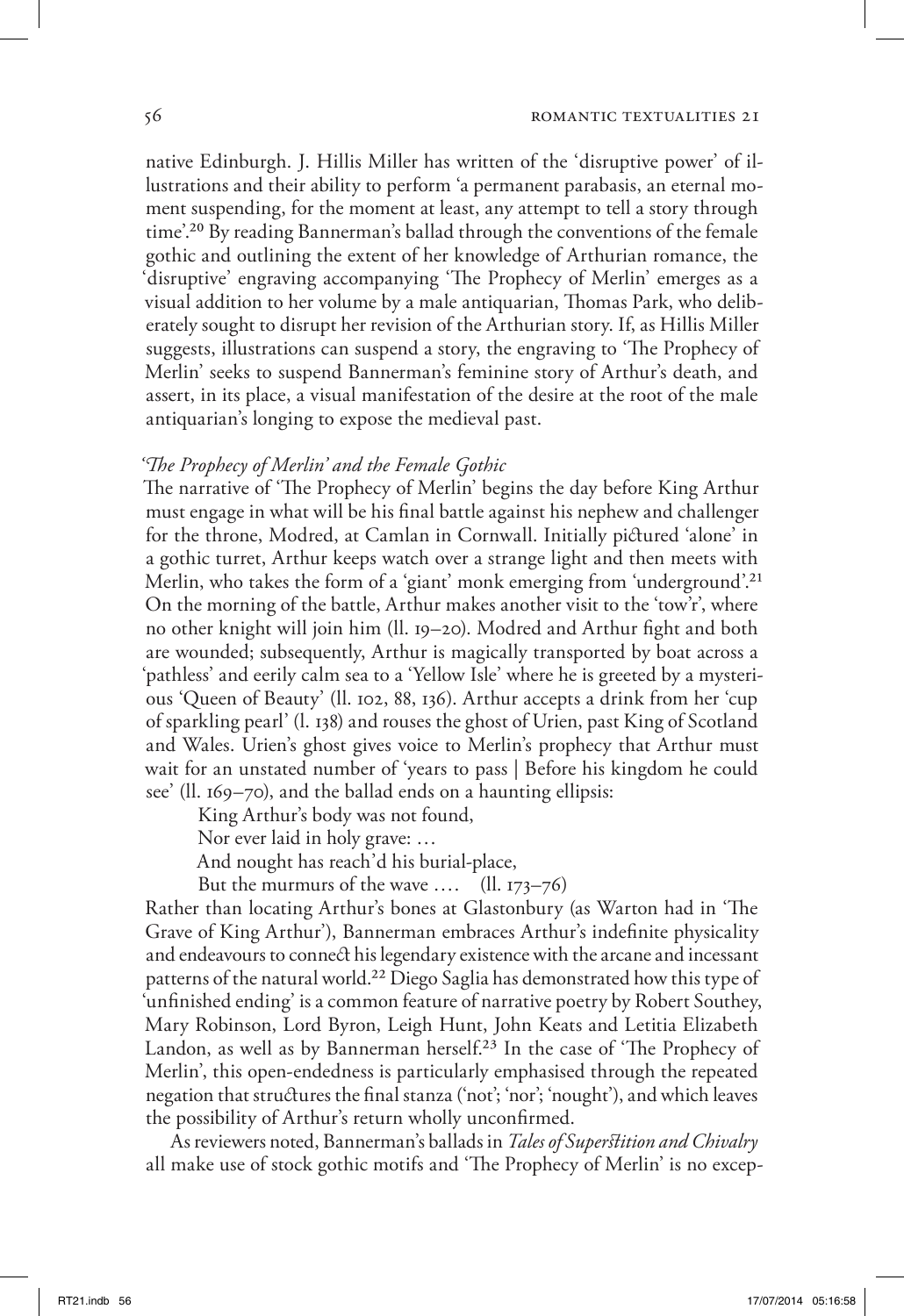tion. As well as frequent references to a sensational and apparently disembodied 'hand of blood' (ll. 143, 160), Merlin is conceived as a giant monk reminiscent of the looming figure cut by Schedoni in Ann Radcliffe's *The Italian* (1797), and Arthur anxiously watches an eerie light from a gothic tower in a manner that recalls the performances of multiple Radcliffean heroines.24 Indeed, Arthur acts the role of the typical female gothic heroine in Bannerman's ballad much better than he does that of a legendary king. Distinctly unusual for a portrait of Arthur (but consistent with the behaviour of the gothic heroine) is the king's hyperbolical expression of fear: haunted by a 'chill of death', he struggles to control his 'knocking knees' when hearing Merlin's prophecy (ll. 119, 121). Arthur's experiences continue to echo those of the gothic heroine as he suffers the assaults of an increasingly threatening landscape. The 'bright and clear' sky transforms into an uncomfortable 'burning noon' (ll. 34, 42) during his fight with the 'dauntless' Modred (l. 48). If, as Anne Williams suggests, the female gothic heroine 'is often almost literally reborn, rescued at the climax from the life-threatening danger of being locked up, walled in or otherwise made to disappear from the world', the legend of Arthur's mythic disappearance and projected return seem curiously (and fittingly) mapped onto the heroine's plight in Bannerman's poetic revision.25

Gothic heroine or otherwise, Arthur's isolation in 'The Prophecy of Merlin' represents a departure from earlier poetic accounts of the king's legendary death. One of the most accessible poetic treatments of Arthur's death in the Romantic period was the ballad 'King Arthur's Death', first published in Bishop Thomas Percy's foundational three-volume anthology, *Reliques of Ancient English Poetry*  (1765). Sourced from Percy's famous seventeenth-century folio manuscript, in this ballad Arthur receives the 'loyal' service of 'twelve good knightes' in his final days, as well as individual assistance from his faithful nephew, Sir Gawain (who returns from the dead to warn Arthur in a dream), and Sir Lukyn (who is tasked with disposing of Arthur's sword, Excalibur, in the lake).26 'The Prophecy of Merlin' explores some of the same events as 'King Arthur's Death' (including Arthur's final battle at Camlan, his wounding by Modred, and his subsequent departure from the world of the living), and may well have been Bannerman's source, but her poem places a very different emphasis on the shortcomings of knightly fealty.27 In her poem, the Round Table are no more than a nameless and ultimately ineffectual band of knights who offer Arthur little support besides waving his 'witched sword, | […] twice in Merlin's name' over his wounded body (ll. 73–75). Arthur is separated from the Round Table kinship—a group that functions as his patriarchal family—in a manner that continues to echo the experience of the gothic heroine, who so frequently finds herself removed from the protection of her benevolent guardians.

Isolated from his knights, Arthur's only significant exchanges are with the poem's ambivalent, supernatural figures. After his brief meeting with Merlin, Arthur's next encounter is with the mysterious Queen of Beauty who greets him on her Yellow Isle. Their meeting is immortalised in the engraving, which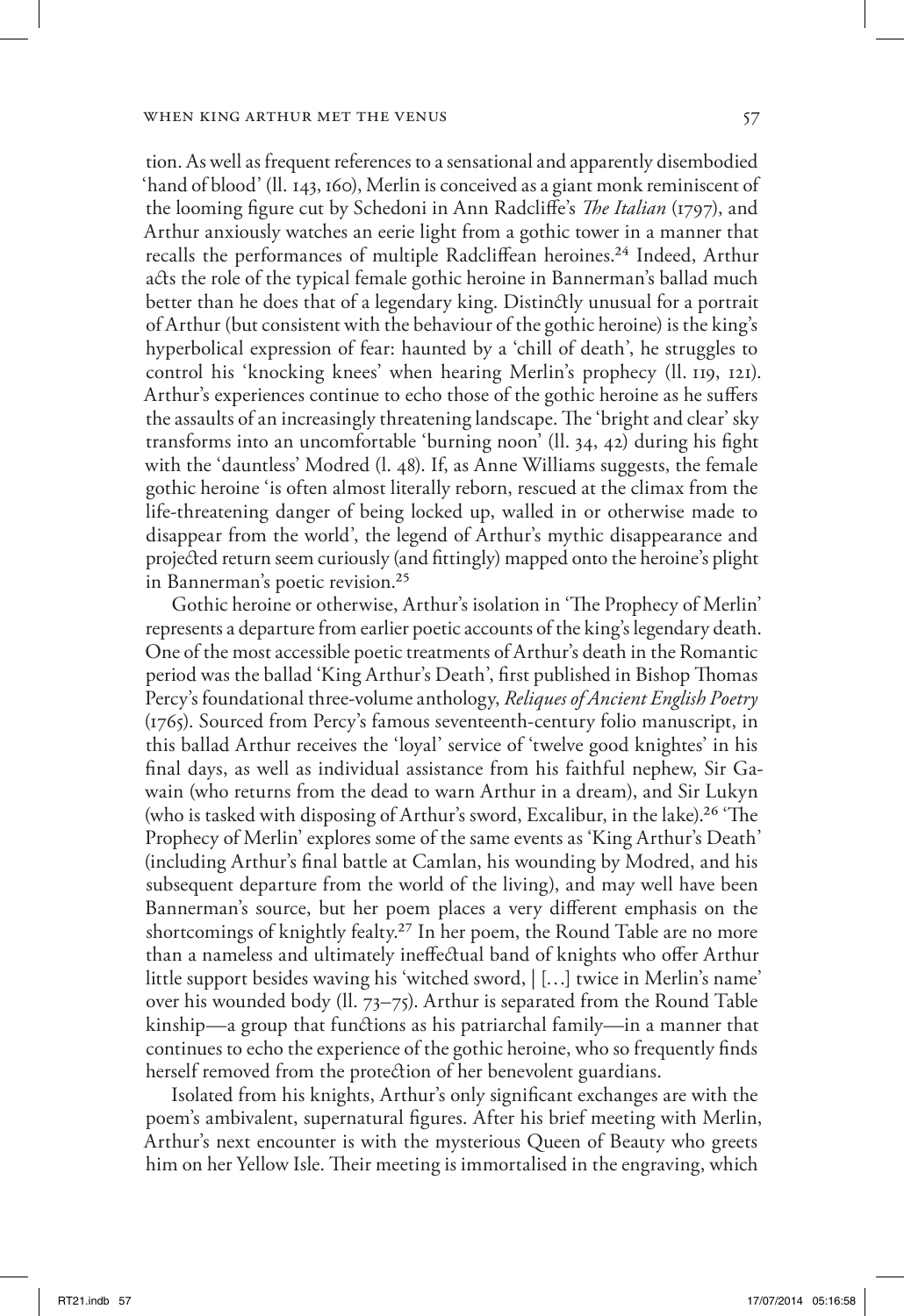depicts the queen offering Arthur a drink from a cup as he kneels in her service (Figure 1; ll. 137–40). Unlike the engraving, however, the poem does not dictate that the queen is naked, but merely notes that she is 'blushing' (l. 135). Further still, once Arthur drinks from her 'fraughted bowl' (l. 152), the queen transforms before him:

His lips have drain'd that sparkling cup, And he turn'd on her his raptur'd eyes! When something, like a demon-smile, Betray'd the smooth disguise!

He started up! … he call'd aloud! And, wild, survey'd her as she stood: When she rais'd aloof the other arm,

And he knew the hand of blood! … (ll. 153–60)

What the engraving highlights (the queen in her first 'blushing' state) swiftly turns, in the ballad, into an unspecified 'something': a version of woman that is infinitely more complex and beyond physical—or indeed linguistic—representation. Here, too, the action is quintessentially gothic, inviting Elizabeth Fay to consider Bannerman's queen as 'obliquely vampiric' in a manner that anticipates Keats's 'La Belle Dame Sans Merci'.28 Yet, if the encounter is interpreted through the conventions of the female gothic, in which, as Robert Miles notes, the heroine is often 'caught between a pastoral haven and a threatening castle, sometimes in flight from a sinister patriarchal figure, sometimes in search of an absent mother, and often, both together', the meeting between Arthur and the queen becomes less of a sexualised encounter, and more a familial confrontation between mother and daughter.<sup>29</sup> On her pastoral Yellow Isle, Arthur receives the resolution of his fate via liquid from the queen that contains the knowledge of his future rebirth, a transmission that prompts his realisation that 'he would return | From Merlin's prophecy' (ll. 171–72). By reimagining Arthur's death through the lens of the female gothic, 'where woman is examined with a woman's eye, woman as girl, as sister, as mother, as self', 'The Prophecy of Merlin' not only revises the story of Arthur's death through the addition of the Queen of Beauty, but, when combined with the poem's feminisation of Arthur, provides an overall intensely female examination of the climax to the Arthurian story.30

If, as Paula Backscheider has commented, Bannerman was indeed an 'isolated poet' then we can trace her lack of interest in portraying brotherly camaraderie, as well as the Queen of Beauty's location on a marginalised island, to her own isolation as a woman writer from the centre of the Scottish literary scene.<sup>31</sup> Craciun has explored Bannerman's marginal position within 'the most influential literary circle in Edinburgh', where '[i]t is literally only in the margins of the correspondence of Scott, Percy, [Richard] Heber, [Henry] Cooper Walker, [William] Erskine, [Thomas] Park, [John] Leyden and others that one finds traces of Bannerman's life and work'.32 However, we can equally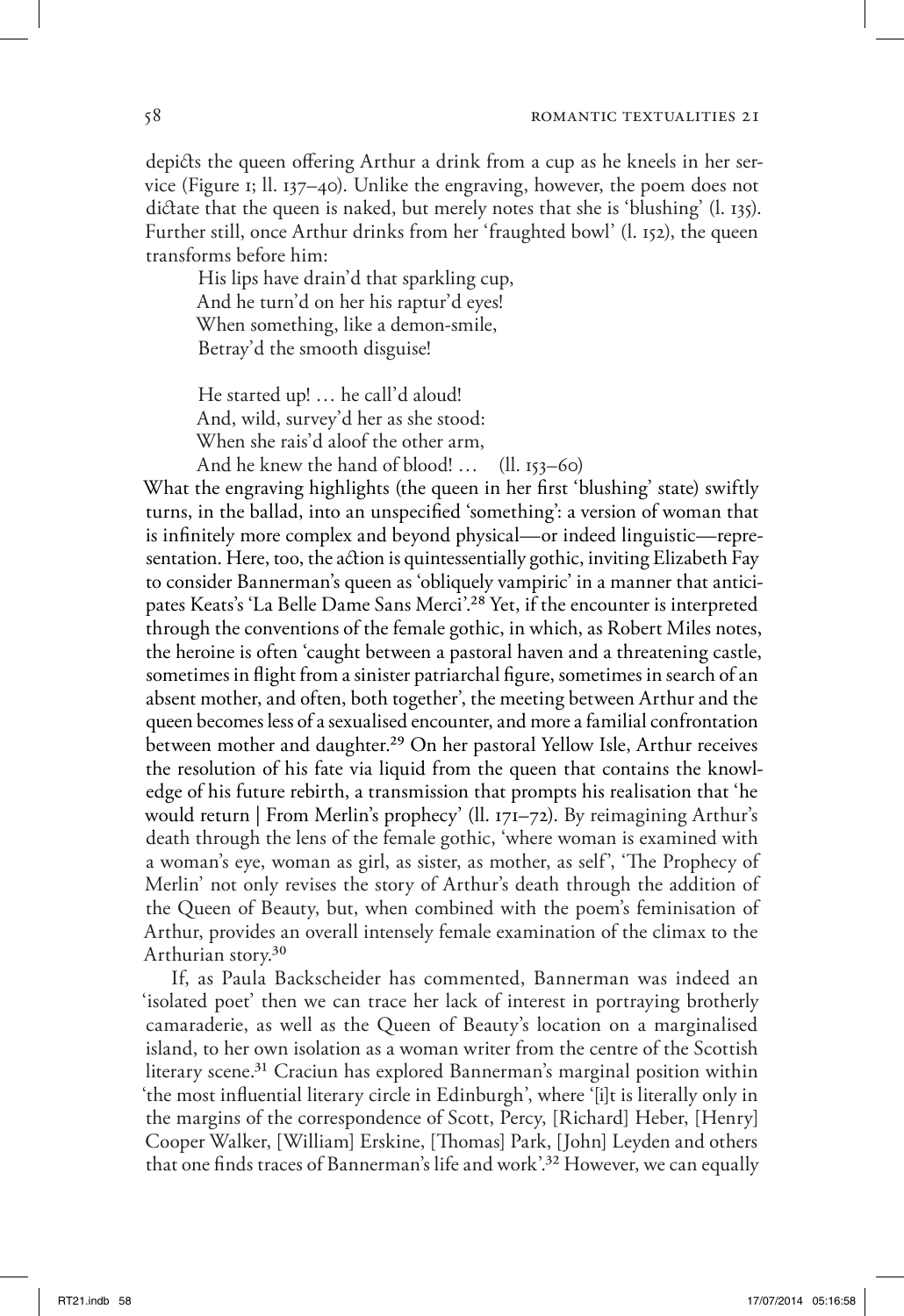relate the conventions Bannerman employs to her astute knowledge of female gothic tropes. Williams proposes that 'from the 1790s onward', female gothic conventions 'offer[ed] the author a matrix of creative innovation: a chance to write "the unspeakable" in "Gothic".<sup>33</sup> The female gothic mode provided Bannerman with a way of giving voice to the otherwise 'unspeakable' presence of women within the Arthurian story: not through the characterisation of Arthur's adulterous queen, Guinevere, or his often malevolent sister, the enchantress Morgan le Fay, but by means of a benign, maternal queen connected to Arthur's eventual rebirth. At the same time as it is sensational, however, Bannerman's Arthurian gothic is also consciously scholarly, and the paratextual elements surrounding her poem support and reinforce the ballad's female-centred narrative by offering a strong demonstration of the female poet's knowledge of current antiquarian debates.

# *Bannerman's Arthurian Scholarship*

By far the most densely annotated of the ten ballads which make up the *Tales*, 'The Prophecy of Merlin' is accompanied by seven notes which together outline Bannerman's interest in contemporary antiquarianism and Arthurian literature. For Stephen C. Behrendt, Bannerman's annotations are a defensive practice:

In employing the familiar ploy of appending to her poems a set of seemingly scholarly endnotes, Bannerman does no more (and no less) than her contemporaries were doing to insulate themselves as authors from the content of the tales their narrators tell.<sup>34</sup>

Behrendt sees the notes to 'The Prophecy of Merlin' as akin to the glosses of Coleridge's 'Rime of the Ancient Mariner': only 'seemingly' scholarly and an ultimately superficial paratextual addition created to give credence to the ballad's supernatural material. Indeed, written at the same time as Scott was compiling his *Minstrelsy of the Scottish Border* (1802–03) and in the wake of the controversy over James Macpherson's *Ossian* forgeries, Bannerman's *Tales* emerge from a particularly Scottish Romantic literary field highly concerned with imitation and textual recovery. As one reviewer remarked of the *Tales*, 'an imitation of ancient simplicity seems everywhere to be intended'.35 Shamscholarship also seems to go hand-in-hand with the '*faux* medievalism' of the gothic, which, as Diane Long Hoeveler notes, was often dictated by a 'nostalgic conservativism that cloaked itself in a variety of medieval and chivalric poses and props—King Arthur and his round table, damsels in distress, and mad monks, either lecherous or gluttonous or both'.<sup>36</sup> As simply another trapping of the gothic, the drive towards an impression of historical authenticity—*pace* Horace Walpole—encourages the use of scholarly appendages. Read from within the gothic's reputation for the superficial, Bannerman's notes signal her capacity for imitation, rather than her originality. Indeed, this impression was shared by a contemporary reviewer, who perceived in the *Tales* 'more smoke than fire, more imitation than original genius'.37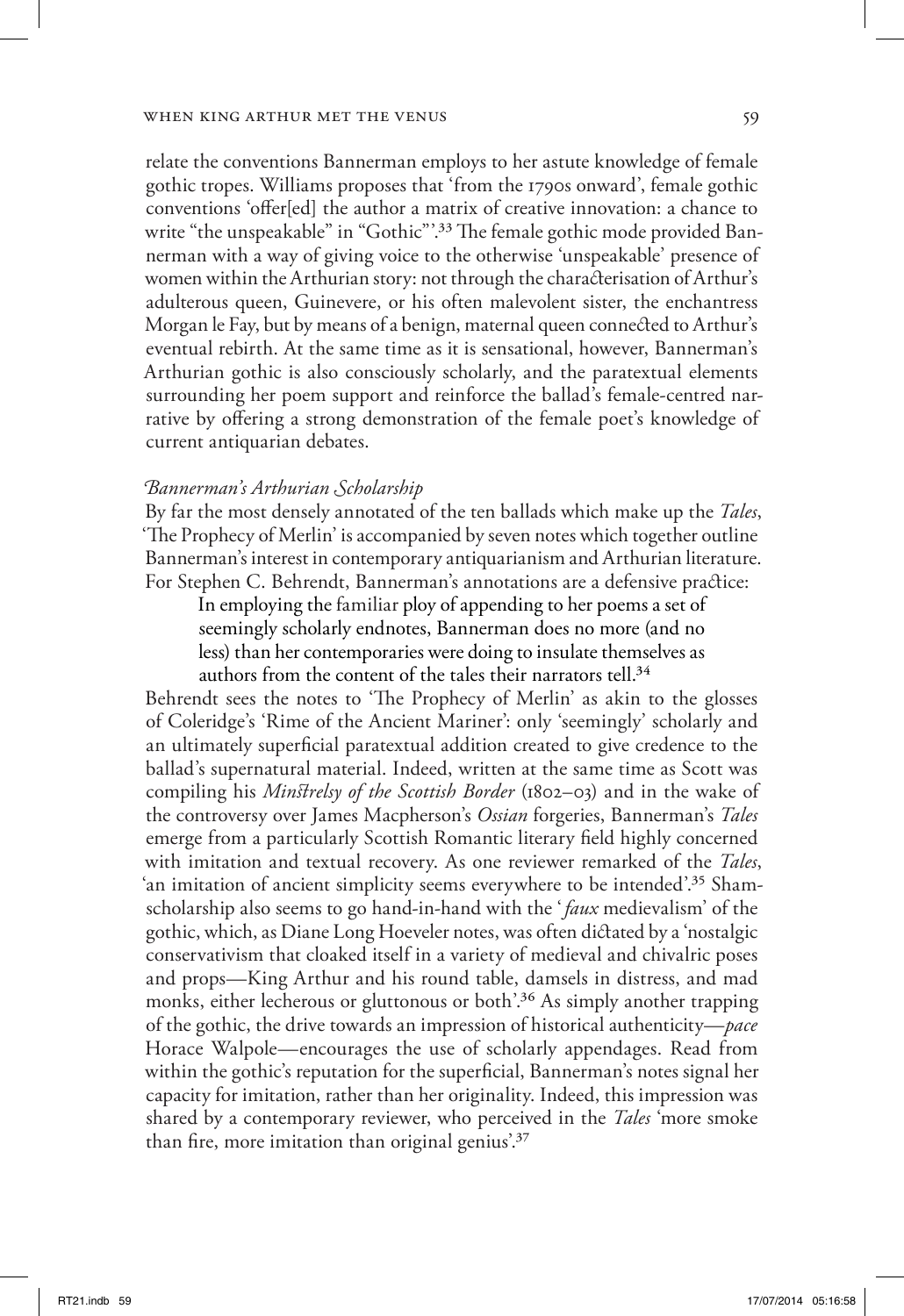Yet, Bannerman's medievalism is a more serious enterprise, and her interest in medieval folklore, verse romances and ballad history definitively scholarly. 'The Prophecy of Merlin' utilises several eighteenth-century works of literary antiquarianism as well as earlier Renaissance treatments of Arthur to situate its narrative within a tradition of Arthurian writing. Bannerman's most frequent source is Michael Drayton's annotated topographical poem, *Poly-Olbion* (1612–22), the notes for which were compiled by John Selden. From this she took details of the decoration of Arthur's shield with an image of the Virgin, the location of Camlan in Cornwall and the belief that 'Arthur is to return to the rule of his country' ('Prophecy of Merlin', p. 144n.). She also cites Spenser's portrait of Merlin in Book iii of *The Faerie Queene* (1754) and is familiar with the first volume of Gregory Way and George Ellis's *Fabliaux; or, Tales* (1796), a collection of French romances in translation containing several Arthurian texts. Two further notes refer the reader to Evan Evans's *Some Specimens of the Poetry of the Ancient Welsh Bards, Translated into English* (1764), the first work to make many early Welsh Arthurian poems available to an English-speaking audience.

It is Bannerman's knowledge of Evans's scholarship which signals her interest in the connections between Wales and the Arthurian legend, the origins of which it is possible to trace to her friendship with the 'philologist, linguist, ballad collector and minor poet', John Leyden (1775–1811).<sup>38</sup> As Craciun has revealed, Leyden and Bannerman shared a close friendship from the mid-1790s onwards which grew out of their shared interests in Scottish balladry, but, in addition, the two authors also shared an active interest in Arthurian romance.<sup>39</sup> The period between 1800 and 1802 was a busy one for both writers: Bannerman was compiling her material for *Tales of Superstition and Chivalry*, while Leyden collaborated with Scott on *Minstrelsy of the Scottish Border* and also transcribed several Arthurian texts from Scott's Auchinleck manuscript, including *Arthour and Merlin*. He had been recruited, via Scott, into the small group of scholars interested in reviving and reprinting the Arthurian romances: an all-male circle including Thomas Percy, Richard Heber, George Ellis and Thomas Park.<sup>40</sup> As Arthur Johnston points out, Leyden's close manuscript work furnished him with 'an extraordinary antiquarian competence and a fairly detailed mastery of the available medieval versions of Arthur's story'.<sup>41</sup> Bannerman's decision to write a ballad on an Arthurian subject was far from arbitrary. It was the natural product of her exposure to, and interest in, Leyden's current antiquarian literary enterprise.<sup>42</sup>

 A year before the publication of Bannerman's *Tales*, Leyden had made public his theory that the 'romances [related] to Arthur and the Round Table [...] are probably of Welch origin' in the dissertation to his edition of the Scottish Renaissance political tract, *The Complaynt of Scotland* (1801).43 Leyden proposed that the Welsh Arthurian stories represented the oldest forms of the legend, a genealogy rooted in his belief that their language (medieval Welsh) was 'strong proof of their high antiquity'.<sup>44</sup> As Johnston notes, Leyden held a 'Celtic theory of the origin of Arthurian romance', which pursued strong links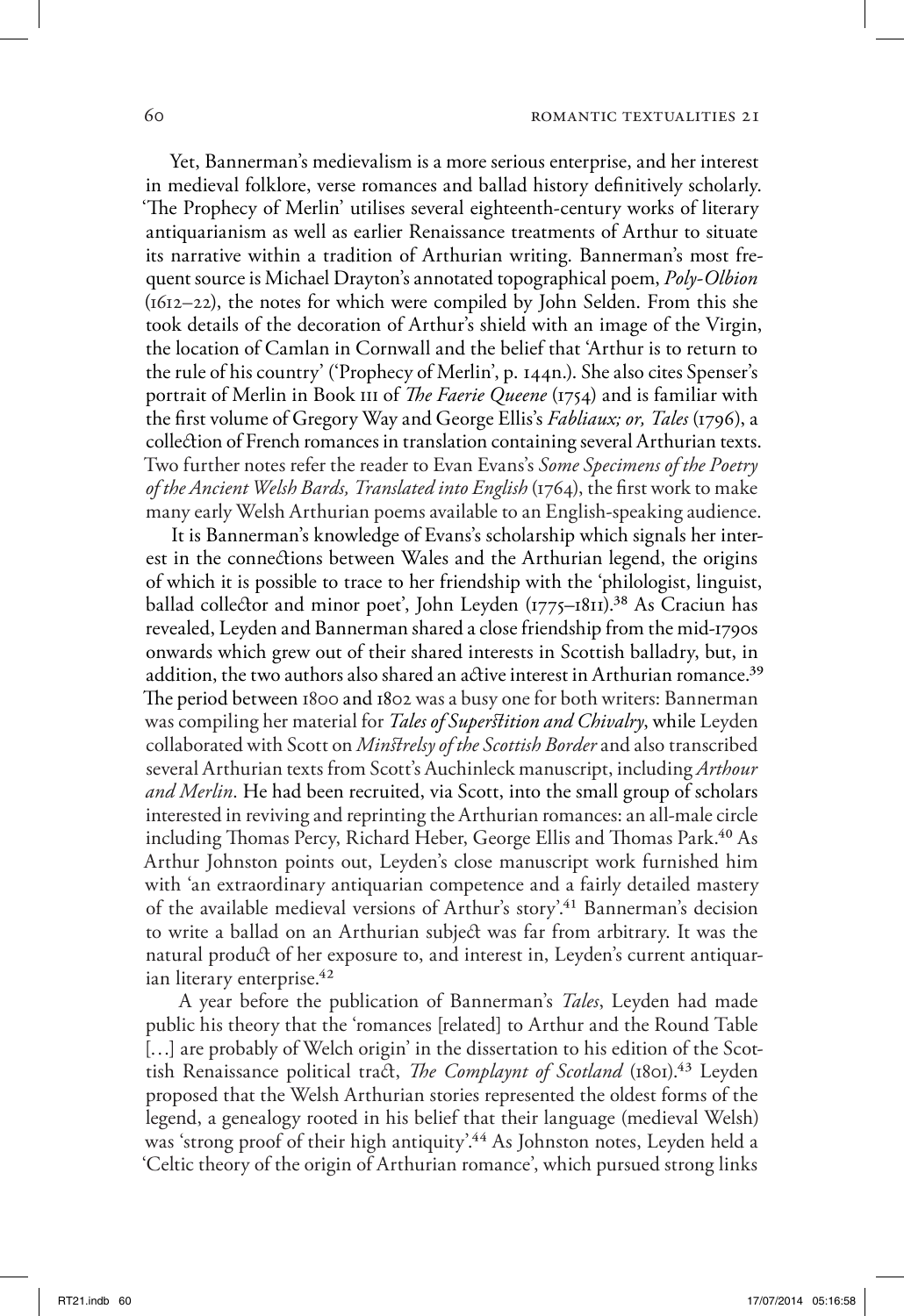# between Scotland and Wales:45

As the Welch tribes in Scotland long preserved their peculiar laws and manners, a presumption arises, that their traditions would give a tincture to the early literature of Scotland; a presumption, which derives additional strength from the early attachment of the Scotish writers to the stories of Arthur and his knights.<sup>46</sup>

While we cannot be certain that Bannerman read Leyden's *Complaynt*, the young Scotsman's recorded generosity in sharing his scholarship with women—who often remarked on his 'frank open-hearted manner' and way of 'pouring forth his various stores of knowledge'—appears to set the scene for their academic correspondence.<sup>47</sup> Moreover, like Bannerman's 'The Prophecy of Merlin', Leyden's *Complaynt* also mentions King Urien, and describes the king's 'encounter with the Black Knight of the Water'.<sup>48</sup> Bannerman cites Evans's *Specimens* (not Leyden's *Complaynt*) as the source for her knowledge of 'Urien Regan, King of Cambria and a great part of Scotland, as far as the river Clyde', but 'The Black Knight of the Water' is the title of the ballad that precedes 'The Prophecy' in the *Tales* (pp. 144, 111–19). Not only does this sharpen the correspondence between Bannerman's and Leyden's work, but it also draws attention to how other poems in her *Tales* were inspired by aspects of medieval history and legend less well known and less recognisable than the Arthurian story. When, in 'The Prophecy of Merlin', the Queen of Beauty conjures the 'mighty form of Urien  $[\ldots]$  from the grave' (ll. 163–64), she turns to ancient Celticism for the revelation of Merlin's prophecy, a narrative development which parallels Bannerman's own conscription to Leyden's Celtic theory of Arthurian romance and her belief that the oral foundations of the Arthurian myth lay in Scotland and Wales.

While Bannerman's ballads only contain a few words or phrases indicative of a Scottish dialect, 'The Prophecy of Merlin' is more abstractly Celtic in its privileging of the ancient literary traditions of the border nations. Indeed, to those in the know, the title of Bannerman's poem established the expectation of national political commentary. As a 'Prophecy of Merlin', the title of the ballad motions towards the vast corpus of Merlin's political prophecies first incorporated into the Merlin tradition by Geoffrey of Monmouth in his *Historia Regum Britanniae* (*c*. 1135).<sup>49</sup> These consist of a series of coded statements, loosely connected by the fluctuations of power between the Saxons (represented by a white dragon) and the Britons (a red dragon). One prophecy proclaims that 'the oppressed [the Britons] shall prevail and resist the viciousness of the foreigners'.50 Geoffrey's *History* remained popular, and during the Renaissance period various British monarchs called on Merlin's prophecies to justify specific claims to power. As Stephen Knight notes, the prophecies 'tended to validate an England-led Britain' and could therefore provide a rationale for aggressive colonisation.51 By the turn of the nineteenth century, several interested scholars had come to view the state application of Merlin's prophecies as a form of national propaganda, including Leyden, who argued in his introduction to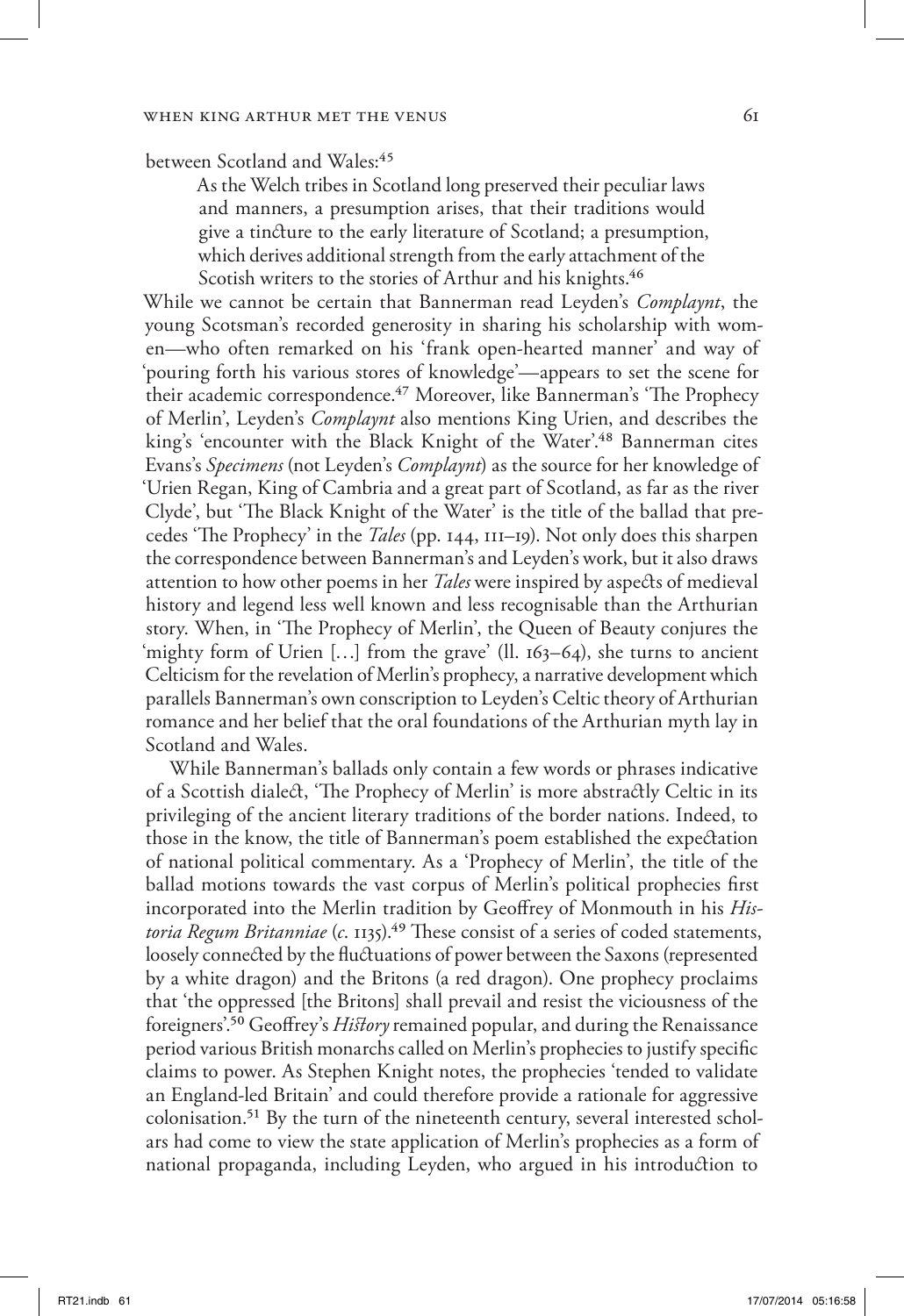the *Complaynt* that 'the English had employed the prophecies of Merlin as a political engine, to intimidate the minds of the Scotish nation'.52 In Leyden's eyes, Merlin's prophecies were intended to 'dispirit the Commons of Scotland, and subjugate their courage, by familiarizing their minds to the idea of being conquered'.53 As a modern rendering of a 'Prophecy of Merlin' by a Scottish woman writer that promotes the Celtic foundations of British medieval literature, Bannerman's poem poses an indirect challenge to Scotland's subordination to the English centre since the 1707 Act of Union.<sup>54</sup>

In her own voice, however, rather than Merlin's, Bannerman spoke out against a different and more immediate conflict surrounding her poem. Her final note to 'The Prophecy of Merlin' was not a scholarly citation, but a firm statement of her own devising:

It will not perhaps be very consonant to popular feeling, that legendary tradition has been violated in the fate and disposal of this great, national hero. But it is all fairy-ground, and a poetical community of right to its appropriation has never been disputed.

('Prophecy of Merlin', p. 144n.)

Acknowledging Arthur's circulation as a 'national hero', Bannerman is keen to stress that her treatment of the king is in opposition to those who seek to define his place in 'legendary tradition'. Instead, her own practice is located on a new 'fairy-ground' that conjures images of fantasy and the supernatural intrinsic to the gothic. Bannerman ends her poem by appropriately prophesising that hostility will greet her work, a foresight that suggests she encountered antagonism from antiquarians over her 'disposal' of Arthur well before the volume was published. Her poem's self-reflective stress on its difference from traditional (male) legends and heroics, its implied Celticism and its significant demonstration of female scholarship made it a triple threat towards male English antiquarians with their own interests in King Arthur. The addition of such an unusual and apparently contradictory engraving to the poem can be interpreted as a response to such a threat, as efforts were made to counteract Bannerman's Arthurian mythmaking with an erotic image of female sexuality.

### *Sexual Politics: Arthur and the Venus*

The engraving accompanying 'The Prophecy of Merlin' concentrates shamelessly on the figure of the naked Queen of Beauty. While the clothed body of Arthur is positioned in profile to the right of the composition, the exposed body of the queen blazes outwards towards the viewer, dramatically illuminated against the dark coastline behind. The sharp contrast of light and dark draws on traditional chiaroscuro aesthetics, but is exploited to maximise the focalisation of the gaze onto the woman's flagrant pose and tantalisingly draped veil. The central positioning of her naked form is made in stark contrast to the presentation of the queen in Bannerman's ballad, which overall has very little to say about her body. Besides observing that her 'hand, of snowy white', holds the mysterious cup (l. 137), Arthur's attention is firmly concentrated on her facial features: 'he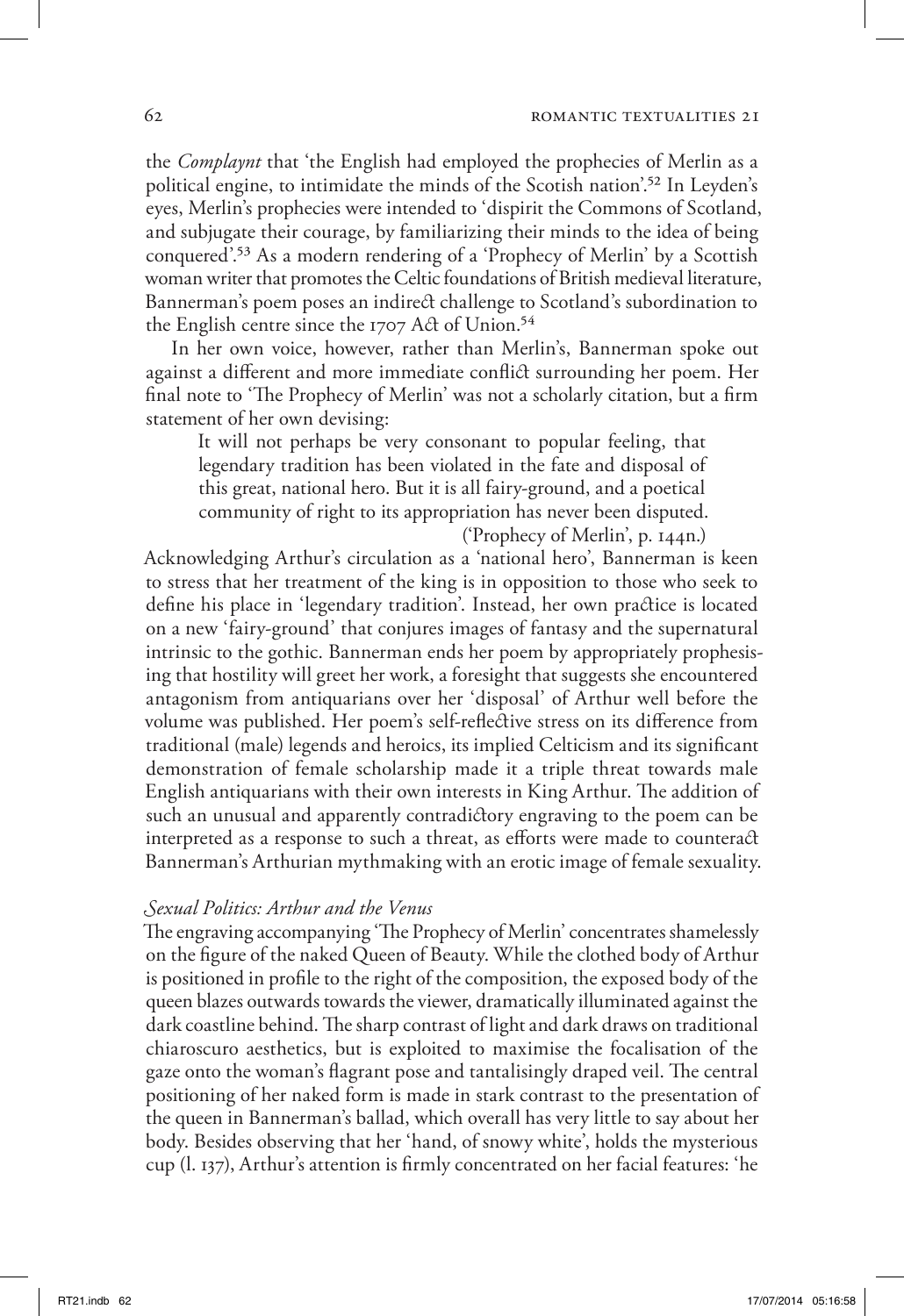fix'd his eyes on that ladie's face' (l. 147). The queen's supernatural power lies in her gaze, and more specifically, in her 'eyes, of softest blue' where 'magic dwells, to lull the soul!' (ll. 149–50) Whatever the relationship between Arthur and the queen, it is certainly not conducted through his attraction to her physical body; when Arthur returns her gaze with 'raptur'd eyes' (l. 154), her ability to speak to his 'soul' suggests a meeting of minds, rather than physical ardour.

The sharp disjunction between text and image is indicative of the lack of influence Bannerman had on the illustration of her own work. Thomas Park (1758/59–1834), an antiquary, editor and former engraver, arranged for the publication of Bannerman's *Tales* with the London-based firm Vernor & Hood, and continued to act as a consultant to the publishers once the contract was secured. During his involvement with Bannerman's poetic career, Park was pursuing a number of medieval editing projects: 1801 saw him working with George Ellis on an edition of the early fourteenth-century romance, *Kyng Alisaunder*, and in 1804, Percy invited Park to edit his unpublished collection of romances, which included '[s]ome of the Songs of King Arthur'.<sup>55</sup> Scott also held a high opinion of Park's editorial skills and manuscript expertise.56 As a significant literary antiquarian with a respected knowledge of medieval romance, Park would have recognised immediately the challenges Bannerman was making to patriarchal 'legendary tradition' by revising Merlin's prophecies and portraying Arthur in the manner of a gothic heroine. Somewhat surprisingly, then, Park never recognised Bannerman's own Arthurian interests, preferring to speak only of her 'ingenious imitations of the Gothic ditty'.57 His management of the illustration of the *Tales* demonstrates a similar tendency to shift the focus of Bannerman's work away from its treatment of the Arthurian legend and towards more classical motifs.

Park appears to have taken a particularly active role in the arrangement of the volume's illustrations, possibly on account of his own background in the engraving trade. Early on in the production process, Bannerman's own views on illustration were sought, but her request to illustrate the volume with woodcuts was rejected by the publisher, the woodcutters being 'very idle as well as much engaged in different contracts'.58 Instead, Park reported that one of the publishing partners, Thomas Hood, proposed 'to get four plates handsomely executed from four of the subjects which he thinks it would be wise for the authoress herself to point out'.59 However, Park's later correspondence with Dr Robert Anderson, editor of the *Edinburgh Magazine* and another of Bannerman's early supporters, suggests that he ignored Hood's advice. In a letter to Anderson from November 1802, Park reflected on the recent protests against the nudity of the Queen of Beauty in 'The Prophecy of Merlin' engraving and took full responsibility for the problematic plate. As he gallantly told Anderson, '[w]hatever of censure may be incurred, let it fall on *me*, for having selected the subject which has excited their jocularity'.60 According to Park, Bannerman was entirely 'blameless' for the controversy surrounding the image, which suggests that she was ultimately party to neither its production nor design.<sup>61</sup>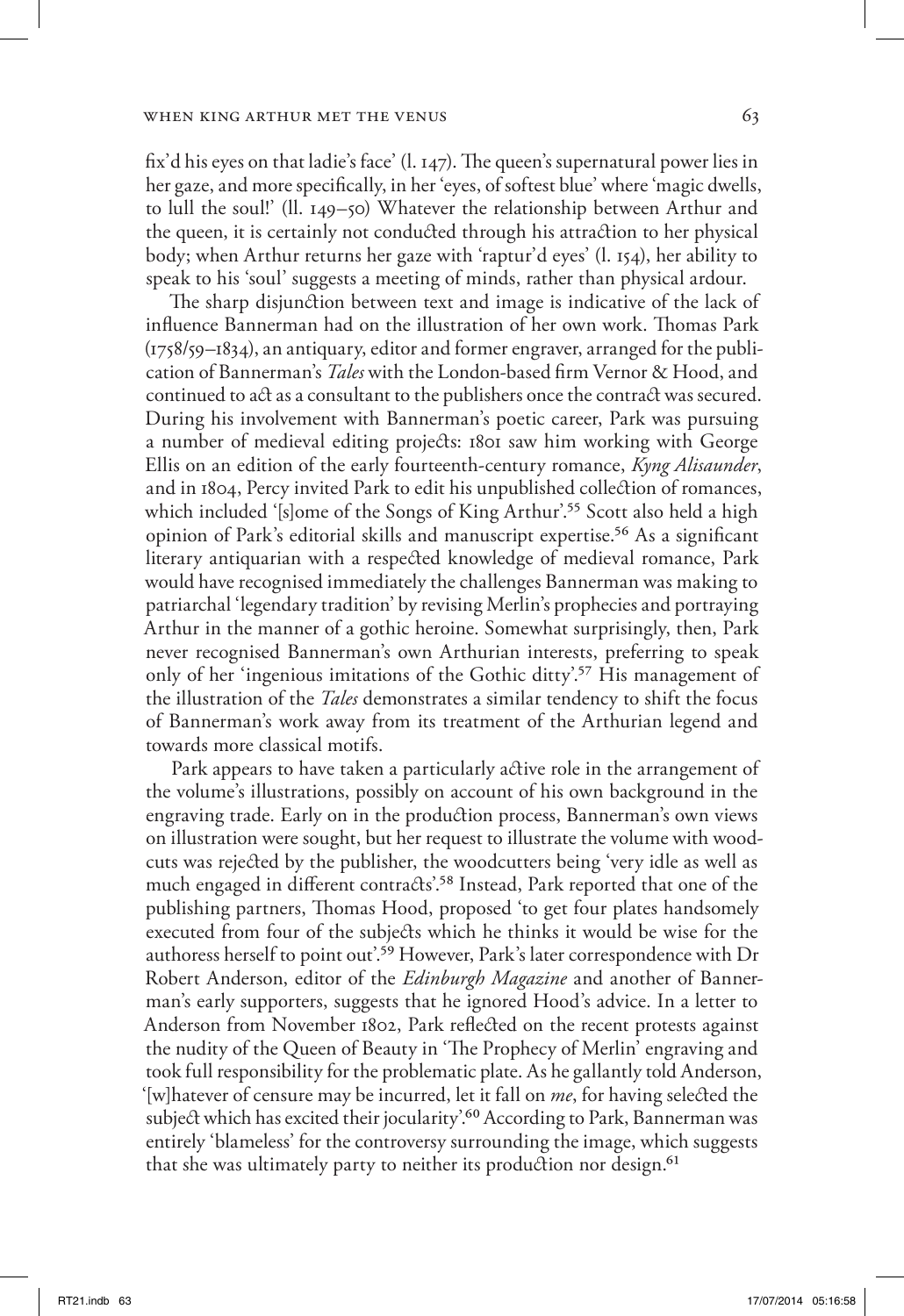In the wake of the public objections to the plate, Park also came forward with a more personal offer to defend Bannerman, couched in metaphors that playfully invoked the themes of the work under siege:

As Miss B. is guiltless of offence, it is hard that she should need a champion, but in the cause of her *Tales of Chivalry* I am ready to commence knight-errant, & will take up the gauntlet of opprobrium in this affair.62

Park's extension of the volume's medievalism to contemporary Edinburgh society succeeds in casting Bannerman as a damsel-in-distress opposite his heroic knight-errant, and, in a later application to the Royal Literary Fund on Bannerman's behalf, he repeated his desire to protect the poet from unnecessary 'exposure'.63 Yet, when given the opportunity to influence the engravings for the *Tales*, it seems that female exposure was precisely what Park had in mind. The printing of the volume and the design of the engraving in London, where Park resided, also served to further distance the Edinburgh author from the production of her work. Park, too, admitted that he could have paid greater attention to the engraver's final design, reproaching himself 'for having been less vigilant than I ought to have been in seeing that the artist exceeded not his just limits'.<sup>64</sup> While Park was outraged on Bannerman's behalf, the publisher, Hood, was far less perturbed when Park confronted him about the matter at his London offices:

finding Hood at home, I taxed him with having committed an outrage *contra bonos mores* [against good morals] in ornamenting the production of a female writer with an engraving, which had been described to me by Dr Anderson, as 'offensive to decency'. Utterly unconscious, I am sure, of having so trespassed, he produced a copy of the book and confessed that a little more drapery would have made the Queen of Beauty more decorous—though from the usual hurry in which the work of the designer engraver passed before his eyes, he had not perceived that the figure presented so complete a nudity, tho' it did not *then* strike him as very objectionable.65

For Park, Bannerman's identity as a 'female writer' is essential to the 'outrage', and implies a close connection between the female-authored text and the female author's body which Ina Ferris has recognised as a reoccurring trope in Romantic period reviews.66 Completed in a 'hurry', the full extent of the nudity depicted in the image seems to have passed into print unnoticed by publisher, commissioner and author. Though reluctant to accept responsibility for the public 'outrage', under Park's duress, Hood nevertheless agreed to 'banish that plate from the publication'.67

 Later in the same letter, Park further defended his artistic decision to instruct the engraver to illustrate the ballad with an impression of a classical Venus:

I really think that there is little indelicacy in the design, if no licentious construction be put on it.—Considered as a Venus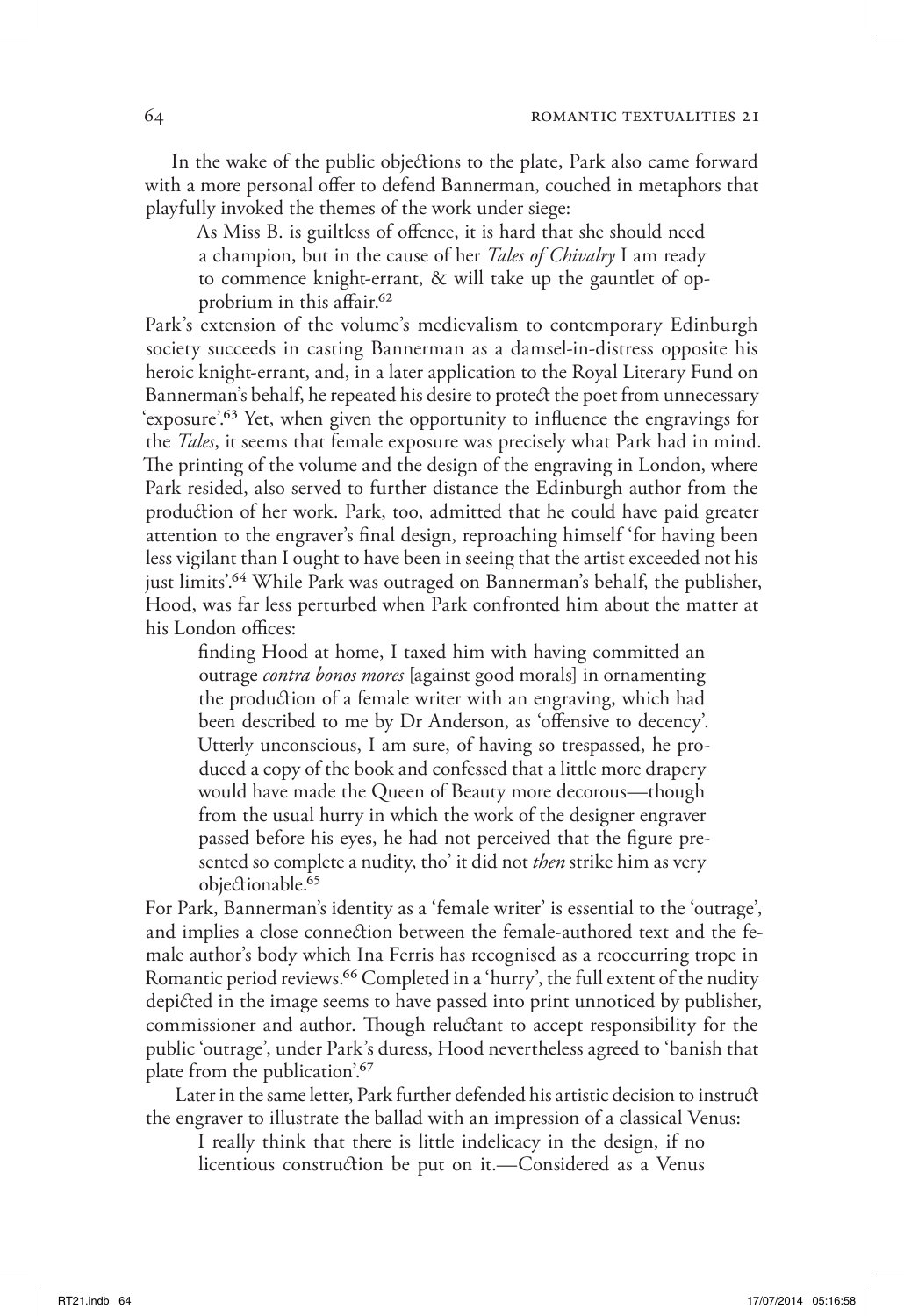anadyomene, which seems to have been the character represented by the artist,—there is no impropriety in the unparalleled piece of statuary he has exhibited;—or considered as the siren of a charmed isle,—there is still little to excite human passion in the display of an ideal sorceress; at least, there can be little to excite those, who have been accustomed […] to distinguish classical & poetical figures, from those denuded frail ones who traverse the streets, by night.<sup>68</sup>

Park shows good intentions, which lie primarily in disassociating Bannerman from the scandal. Unfortunately, his success in doing so results in her obfuscation: the engraver is the only 'artist' considered and it is 'he' who has created the work in question. Park's vague claim that 'there is little to excite human passion in the display of an ideal sorceress' suggests that 'there is little to excite' in Bannerman's poetry, either. Finally, Park's concern with the 'classical' nature of the 'piece of statuary' passes over the engraving's Arthurian context, and suggests that her ballad, like the illustration, also reproduces an appropriately 'statuary' stock narrative. As Craciun observes, again drawing out the effect of the disjunction across the *Tales* as a whole, 'the Classical Venus Anadyomene figure works against the ballads' evocations of a medieval age of superstition'.69 This shift in focus extends to the Arthurian content of 'The Prophecy of Merlin', as the Venus figure encourages the viewer to identify Arthur (not named in the engraving's caption) with Paris, Cupid, Mars or other classical figures better known for their visual encounters with the goddess.

The latter part of Park's earlier meditation on the Venus, however, seems less sure of the figure's concrete and conservative identification with 'unparalleled' high art. Class snobbery aside, Park nevertheless recognises the potential for the Venus to be read—by those less 'accustomed' to refined aesthetics—as an over-sexualised 'denuded' prostitute. This sharp turn seems to point towards what Caroline Arscott and Katie Scott have termed '[t]he double nature of Venus': her ability to function as both 'low and high' art.70 Contemplating the Venus always involves a 'constant switching between ostensibly aesthetic and avowedly erotic desires<sup>'71</sup> The very duplicity of the Venus, in fact, might signal her potential to align herself with Bannerman's poetic principles at the same time as her presence appears to undermine them. The often fragmented body of the Venus enjoys an oddly paradoxical association with perfection, or *complete* beauty, which for Arscott and Scott, marks her 'dual capacity' as 'ancient object and modern icon'.<sup>72</sup> Read as a symbol of history fragmented, or disrupted, the Venus nevertheless continues to gesture towards the poetic practices at work in Bannerman's ballad, and especially her attempt to cleave Arthur from 'legendary tradition'. Hillis Miller makes a similar observation when he suggests that 'in all illustrations one doubling always invites further duplications, […] potentially *ad infinitum*'.73 Park's description verbalises that doubling effect, inherent in the engraving, by presenting multiple of ways of reading the female (body): as Venus, siren, enchantress or prostitute. While appearing to define 'something' far from Bannerman's meaning—what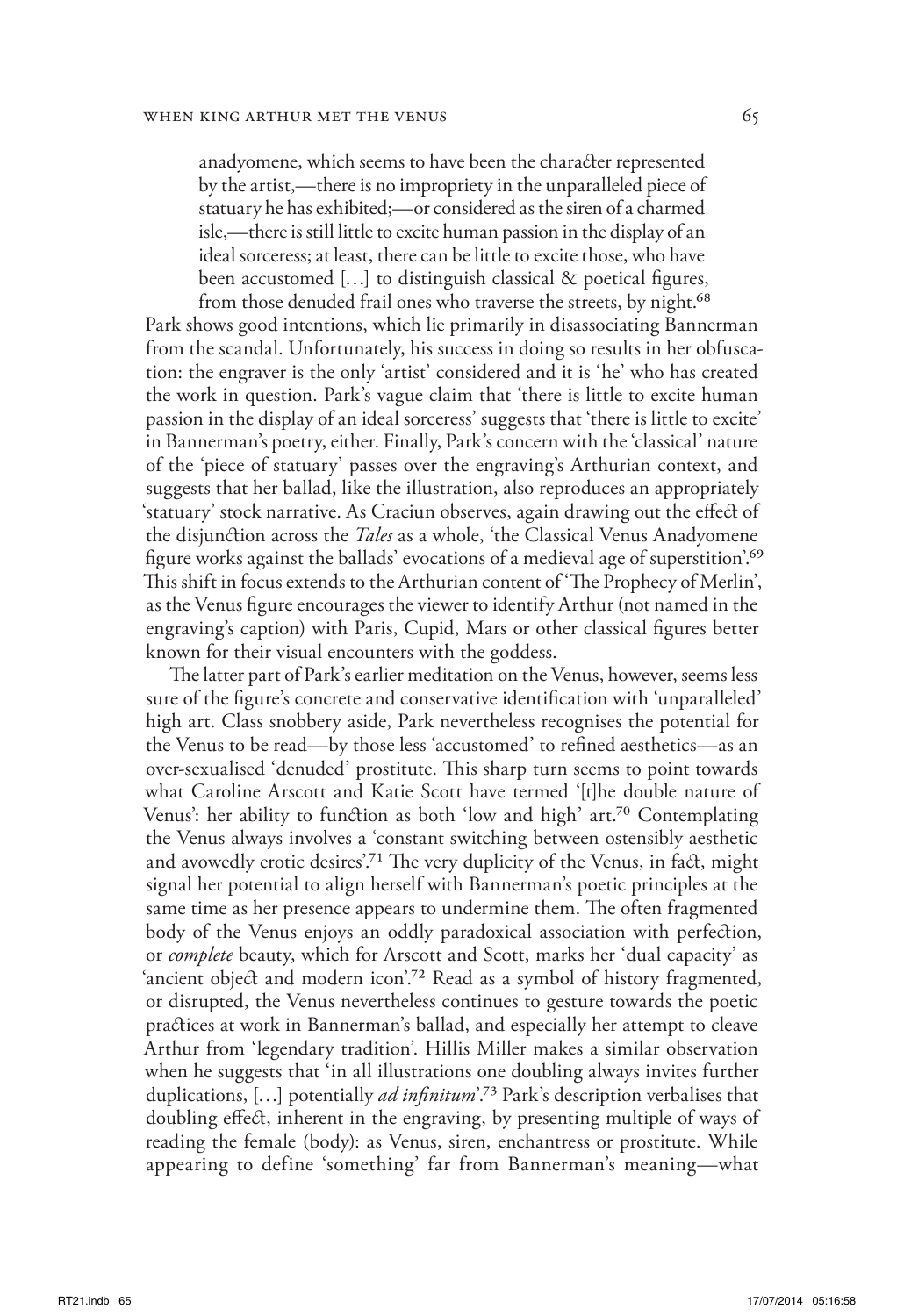Craciun terms a desire for '(feminine) truth'—Park's intentions also backfire.74 Masquerading as both classical Venus and denuded prostitute, the engraver's representation holds the potential to embody the very 'something' 'betrayed' by the poem's elusive queen. Furthermore, unlike the depiction of the Queen of Beauty, the physical rendering of Arthur in the engraving is much more consistent with Bannerman's poetics. While the male subjects depicted in the other engravings in the *Tales* share strong facial features and aquiline noses, Arthur is drawn with much smaller, feminine features and pert rosebud lips in keeping with his feminisation in the poem. This unusual portrait of Arthur was wholly overshadowed by the presentation of the queen as Venus, whose naked body was the sole subject of the controversy surrounding the volume.

Through overseeing the addition of the realised Venus figure to the ballad, Park displays his mastery over the dangerous outputs of a female poet who was not only violating 'legendary tradition' by placing Arthur in new dramatic scenarios, but voicing a production which seemed to encroach on traditionally patriarchal areas of antiquarian enquiry. As the engraving precedes the ballad on the page, the reader approaches 'The Prophecy of Merlin' with a firm image of the Queen of Beauty as a classical nude already in mind. Bannerman's creativity was thus superseded by a masculine creative act which perpetuates the 'circulation of woman as the beautiful, mysterious, desired and loved image for the desiring masculine gaze'.75 As Jacqueline Rose states, 'we know that women are meant to *look* perfect, presenting a seamless image to the world so that the man, in that confrontation with difference, can avoid any apprehension of lack'.76 With his own antiquarian project concerning *Alisaunder* failing to progress, Park encountered Bannerman's very different, feminine-centred claim to her 'right' to rewrite the Arthurian story. In response, he substituted her unstable and unsettling version of woman—where beauty is only a 'smooth' disguise for more threatening maternal and antiquarian knowledge—for a visual, concrete and 'statuary' version of woman as Venus.77 As much as a desire for beautiful women is intimately connected to the Arthurian medievalism of the Pre-Raphaelites, Park's interruption into Bannerman's female medievalism desires to make the same thing central: the exposed body of the woman somehow fulfils the male desire to 'see' into the medieval past. In doing so, it conceals woman as author, scholar and artist, and replaces her with 'woman as sign'.78 The sexual controversy surrounding the engraving is a rare, visual manifestation of the repressed sexual desire that might be seen to drive the antiquarian's search for the past in order to possess it.

Park's redirection of readers' attention away from Bannerman's ballad proper and towards a deliberately provocative engraving was more than successful. Few nineteenth-century readers and reviewers recognised the strength and extent of Bannerman's medieval scholarship. The disruptive engraving undermines Bannerman's scholarly investment on many counts; however, Park's decision to visualise the Queen of Beauty nevertheless makes immediate—and perhaps even extends—the centrality of the female in her particular Arthurian gothic.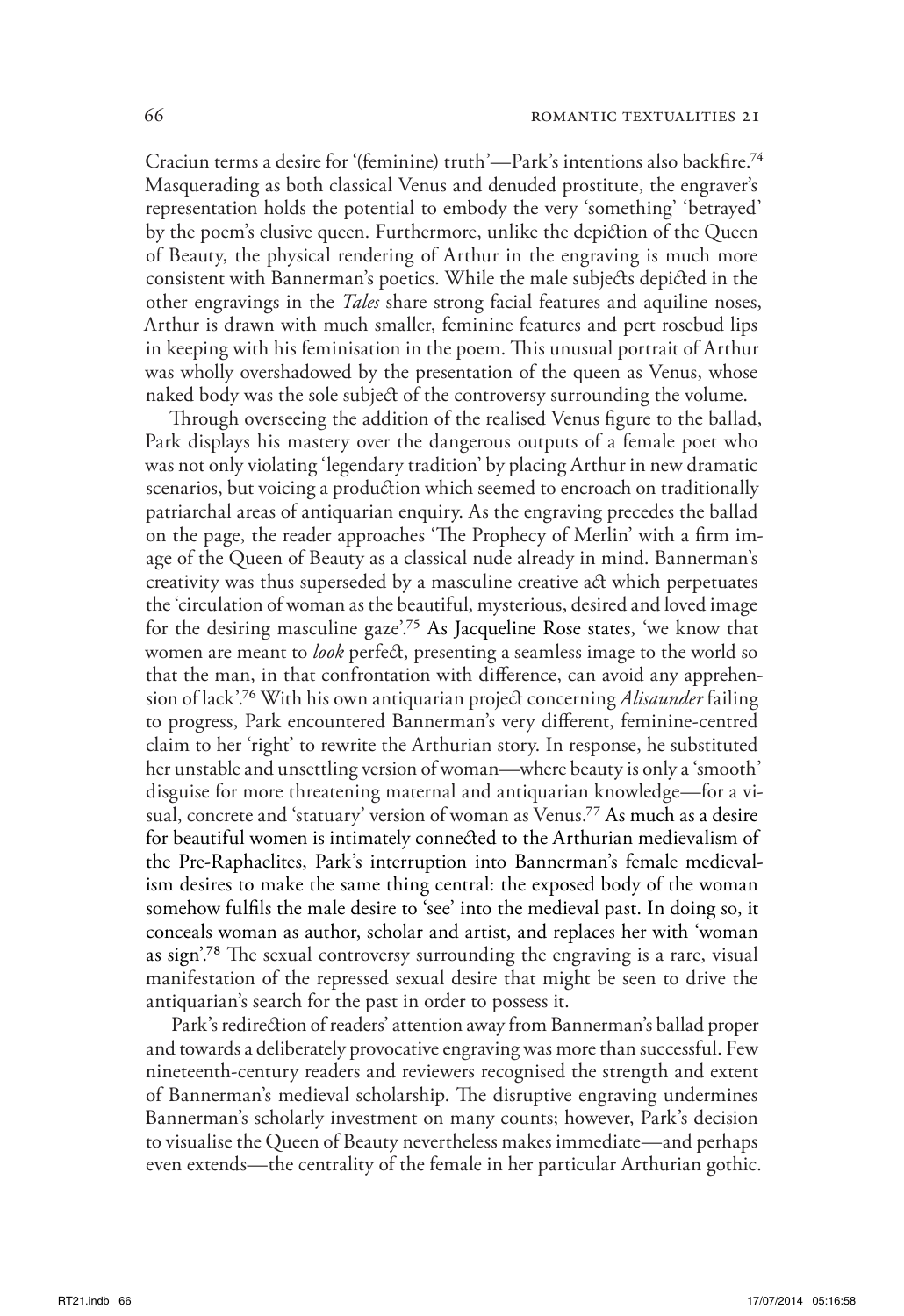Bannerman's greatest addition to the events surrounding Arthur's death is her realisation of his encounter with a powerful, maternal figure. In so doing, she creates a literary dialogue between Arthur and the queen that calls for the recognition of the feminine in the Arthurian story in much the same way that her final note offers 'fairy ground' as an alternative to patriarchal 'legendary tradition'.

# **Notes**

- 1. Rob Gossedge and Stephen Knight, 'The Arthur of the Sixteenth to Nineteenth Centuries', in *The Cambridge Companion to the Arthurian Legend*, ed. by Elizabeth Archibald and Ad Putter (Cambridge: CUP, 2009), pp. 103–19 (p. 108).
- 2. Roger Simpson has identified only seven Arthurian illustrations based on original poetry, including 'The Prophecy of Merlin', produced between the years 1800 and 1850. See Simpson, 'Appendix E: List of Graphic and Other Works Concerned with the Arthurian Legends [1800–1849]', in *Camelot Regained: The Arthurian Revival and Tennyson 1800–1849* (Cambridge: Brewer, 1990), pp. 274–75.
- 3. The most comprehensive survey of the Arthurian legend in art is Muriel Whitaker's *The Legends of King Arthur in Art* (Cambridge: Brewer, 1990). Christine Poulson's *The Quest for the Grail: The Arthurian Legend in British Art, 1840–1920*  (Manchester and New York: MUP, 1999) also covers several Romantic-period works. For an accessible collection of free-to-access Arthurian illustrations, see Alan Lupack's index of 'Artists', *The Camelot Project* (University of Rochester) <www.lib.rochester.edu/camelot/artmenu.htm> [accessed 4 Apr 2012].
- 4. National Library of Scotland, MS 22.4.10, ff. 232–33: Thomas Park to Robert Anderson, 29 Nov 1802.
- 5. NLS MS 22.4.10. f. 233: Park to Anderson, 29 Nov 1802. The efforts to remove the problematic plate appear to have been only partially successful. From her examination of sixteen copies of the poem*,* Adriana Craciun records that only five are lacking the accompanying illustration—see *Fatal Women of Romanticism* (Cambridge: CUP, 2003), p. 184.
- 6. *British Critic*, 21 (Jan 1803), 78–79 (p. 78). Bannerman's birth and death dates given here follow those provided by Adriana Craciun in her entry for Bannerman in the *Oxford Dictionary of National Biography* <www.oxforddnb.com/view/ article/1312> [accessed 8 Apr 2013]; and her discussion of Bannerman's work in *Fatal Women*, pp. 156–94 (p. 156). However, Katie Lister has recently proposed that Bannerman's birth should be alternatively placed sometime between 1775 and 1780, as comments made by Bannerman's friend, the editor Dr Robert Anderson, consistently refer to her as particularly young poet. As Lister points out, 'were Bannerman born in 1765 she would have been 35 years old when she began to publish in 1800'—see '*Femmes Fatales* and Fatal Females: Anne Bannerman's "The Prophecy of Merlin"', in *The Survival of Myth: Innovation, Singularity and Alterity*, ed. by Paul Hardwick and David Kennedy (Cambridge: Cambridge Scholars Publishing, 2010), pp. 166–85 (pp. 168–69).
- 7. *Critical Review*, 31 (Apr 1801), 435–36 (p. 435).
- 8. *Annual Review*, 1 (Jan 1802), 720–21.
- 9. Sir Walter Scott, 'Essay on Imitations of the Ancient Ballad' (1829), in *Minstrelsy of the Scottish Border*, ed. by T. F. Henderson, 4 vols (Edinburgh: Blackwood, 1902), iv, 1–53 (pp. 25–26).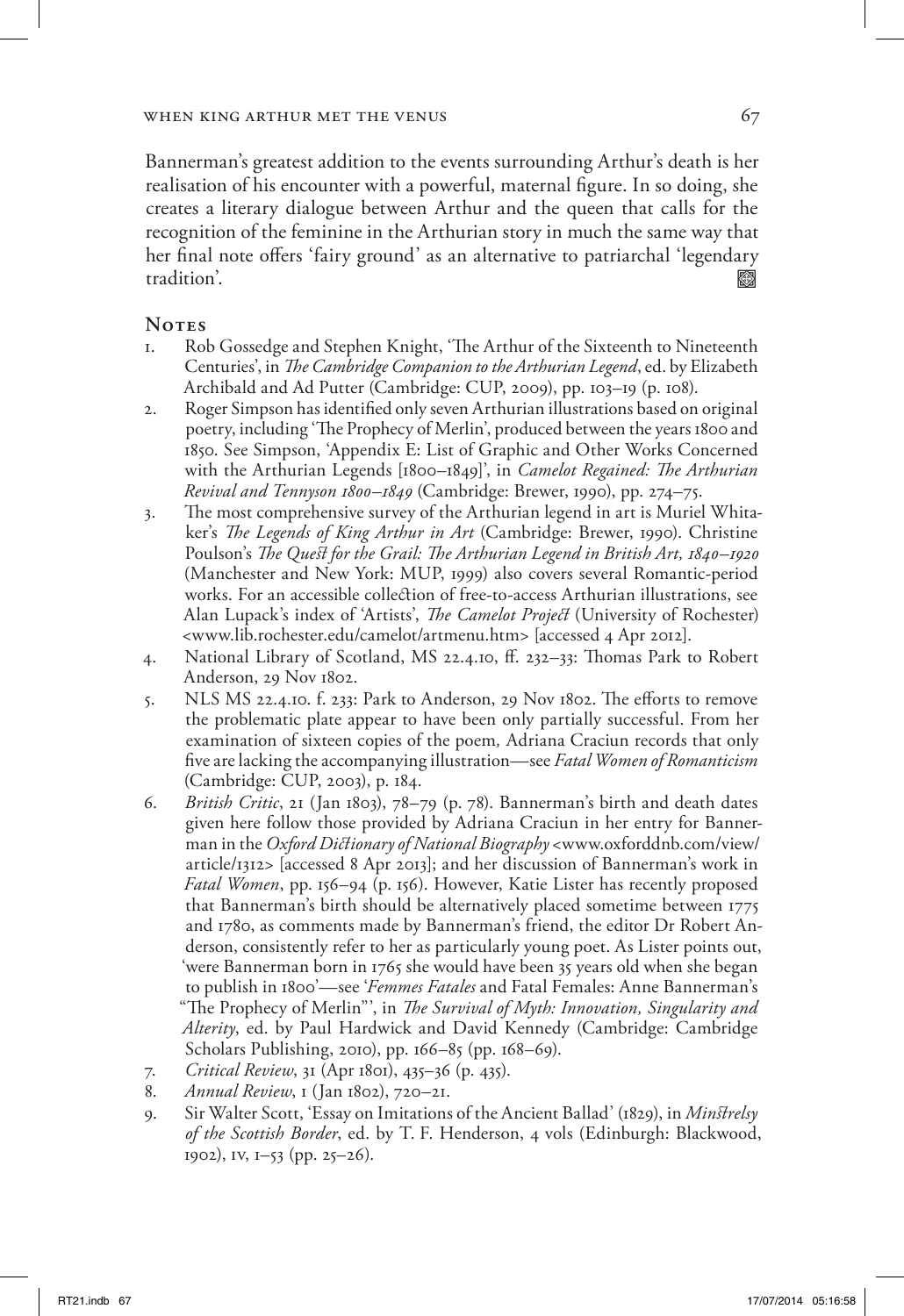- 10. *British Critic*, 21 (Jan 1803), 78–79 (p. 79).
- 11. Chris Baldick and Robert Mighall, 'Gothic Criticism', in *A New Companion to the Gothic*, ed. by David Punter (Oxford: Blackwell, 2012), pp. 267–87 (p. 272).
- 12. Anne Williams, *Art of Darkness: A Poetics of Gothic* (Chicago and London: University of Chicago Press, 1995), p. 13.
- 13. Cora Kaplan, *Sea Changes: Essays on Culture and Feminism* (London: Verso, 1986), p. 146.
- 14. 'The Prophecy of Merlin' has achieved wider notoriety in Arthurian circles since the 1990s. See e.g. Simpson, *Camelot Regained*, pp. 149, 171, 174–75, 223, 235, 251; Stephen Knight, *Merlin: Knowledge and Power through the Ages* (Ithaca: Cornell University Press, 2009), pp. 136–37; and Gossedge and Knight, 'The Arthur of the Sixteenth to Nineteenth Centuries', p. 110. The poem is also listed in the most exhaustive bibliography of Arthurian literature to date: Daniel P. Nastali and Phillip C. Boardman's *The Arthurian Annals: The Tradition in English from 1250 to 2000*, 2 vols (Oxford: OUP, 2004), i, 73.
- 15. Alan Lupack and Barbara Tepa Lupack, 'Arthurian Literature by Women: The Forgotten Tradition', in *Arthurian Literature by Women*, ed. by Lupack and Tepa Lupack (New York: Garland, 1999), pp. 3–30 (p. 24); Gossedge and Knight, 'The Arthur of the Sixteenth to Nineteenth Centuries', p. 109.
- 16. Gossedge and Knight, 'The Arthur of the Sixteenth to Nineteenth Centuries', pp. 109–11.
- 17. The illustration is absent, for example, from the reprinting of 'The Prophecy of Merlin', in Lupack and Tepa Lupack's anthology, *Arthurian Literature by Women*, pp. 43–49.
- 18. Craciun, *Fatal Women*, p. 187.
- 19. Craciun, *Fatal Women*, pp. 159–84.
- 20. J. Hillis Miller, *Illustration* (London: Reaktion, 1992), p. 66.
- 21. [Anne Bannerman], 'The Prophecy of Merlin', in *Tales of Superstition and Chivalry*  (London: Vernor & Hood, 1802), pp. 125–39 (ll. 1–4, 15, 8). All further references are to this edition and are given parenthetically in the text.
- 22. Thomas Warton, 'The Grave of King Arthur', in *Poems*. *A New Edition* (London: Beckett, 1777), pp. 63–72.
- 23. Diego Saglia, 'Ending the Romance: Women Poets and the Romantic Verse Tale', in *Romantic Women Poets: Genre and Gender*, ed. by Lilla Maria Crisafulli and Cecilia Pietropoli (Amsterdam: Rodopi, 2007), pp. 153–67 (p. 159).
- 24. See Ann Radcliffe, *The Italian; or, the Confessional of the Black Penitents* (1797), ed. by Frederick Garber (Oxford: OUP, 1998), esp. p. 221.
- 25. Williams, *Art of Darkness*, p. 104.
- 26. 'King Arthur's Death', in *Reliques of Ancient English Poetry; Consisting of Old Heroic Ballads, Songs, and Other Pieces of a Later Date*, ed. by Thomas Percy, 3 vols (London: Dodsley, 1765); facsimile reprint with a new introduction and notes by Nick Groom (London: Routledge, 1996), iii, 28–36 (see esp. ll. 77, 25, 7–16,  $117 - 76$ ).
- 27. Bannerman makes reference to another Percy ballad, 'The Heir of Lynne', in a separate note to the *Tales*, which suggests that she had a strong familiarity with the *Reliques* and would have been aware of 'King Arthur's Death'—see *Tales*, p. 142. It was not until sometime after the publication of the *Tales* that Bannerman received a 'superbly bound' copy of the *Reliques* from Percy (via her friend, Dr Robert Anderson) as an indication of Percy's admiration for her poetry. See *The*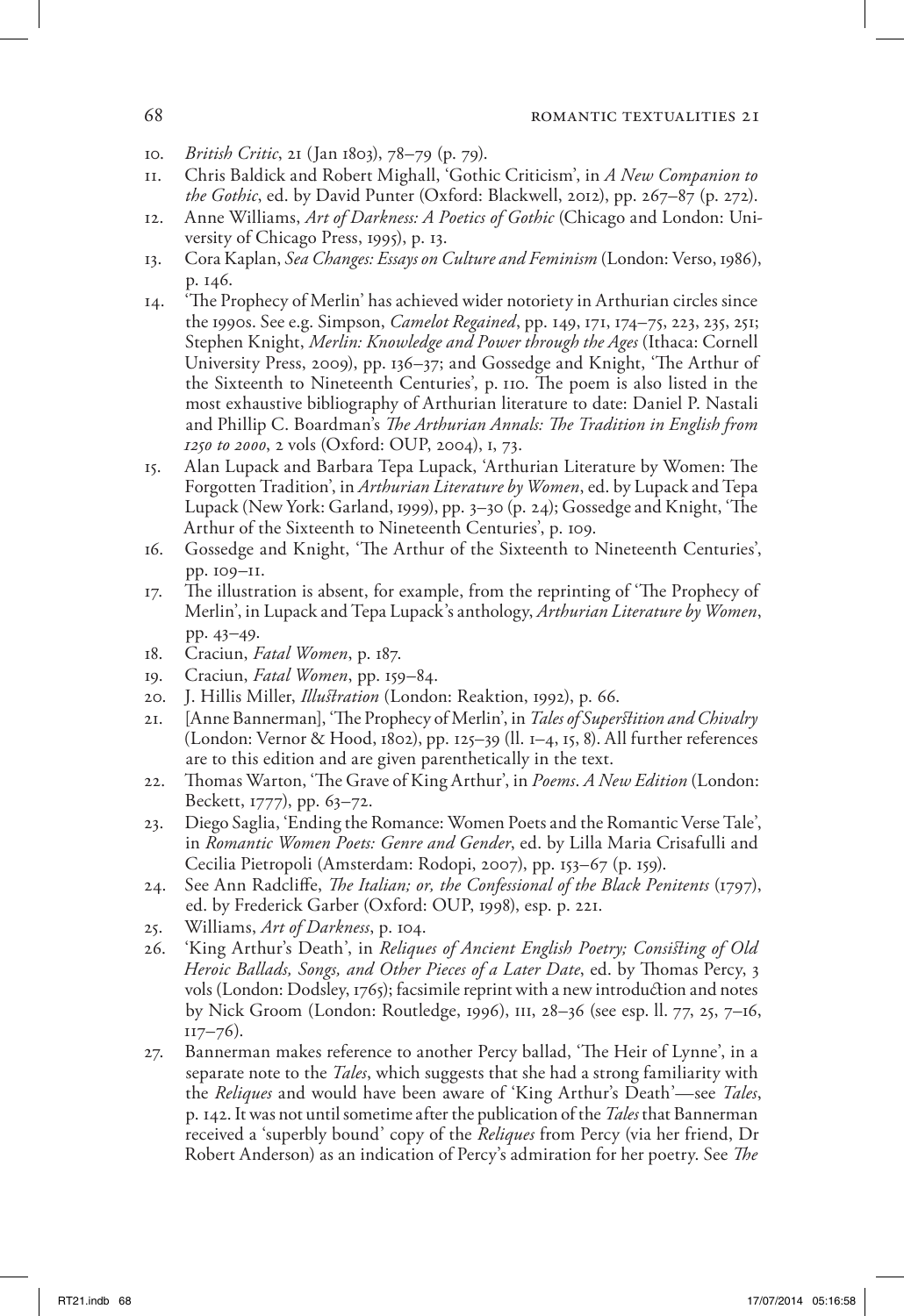*Correspondence of Thomas Percy and Robert Anderson*, ed. by W. E. K. Anderson, vol. 9 of *The Percy Papers*, general ed. by Cleanth Brooks and A. F. Falconer, 16 vols (New Haven: Yale University Press, 1988), p. 136: Percy to Anderson, 21 Oct 1803; also p. 153: Anderson to Percy, 26 July 1804.

- 28. Elizabeth Fay, *Romantic Medievalism: History and the Romantic Literary Ideal*  (Basingstoke: Palgrave, 2002), p. 120; John Keats, 'La Belle Dame Sans Merci. A Ballad', in Keats, *The Complete Poems*, ed. by John Barnard (London: Penguin, 2003), pp. 334–36.
- 29. Robert Miles, 'Introduction', *Women's Writing*, 1.2 (1994), 131–42 (p. 131).
- 30. Ellen Moers, *Literary Women* (1976; London: Women's Press, 1986), p. 109.
- 31. Paula Backscheider, *Eighteenth-Century Women Poets and their Poetry: Inventing Agency, Inventing Genre* (Baltimore: Johns Hopkins Press, 2005), pp. 41, 350.
- 32. Adriana Craciun, 'Romantic Spinstrelsy: Anne Bannerman and the Sexual Politics of the Ballad', in *Scotland and the Borders of Romanticism*, ed. by Leith Davis, Ian Duncan and Janet Sorensen (Cambridge: CUP, 2004), pp. 204–24 (p. 207).
- 33. Williams, *Art of Darkness*, p. 100.
- 34. Stephen C. Behrendt, *British Women Poets and the Romantic Writing Community* (Baltimore: Johns Hopkins Press, 2009), p. 230.
- 35. *British Critic*, 21 (Jan 1803), 78–79 (p. 79).
- 36. Diane Long Hoeveler, 'Gendering the Scottish Ballad: The Case of Anne Bannerman's *Tales of Superstition and Chivalry*', *Wordsworth Circle*, 31.2 (2000), 97–101 (p. 98).
- 37. *New Annual Register*, 23 (Jan 1802), 318.
- 38. James D. Merriman, *The Flower of Kings: A Study of the Arthurian Legend in England between 1485 and 1835* (Lawrence: University Press of Kansas, 1973), p. 148.
- 39. From her analysis of Leyden's letters and journals, Craciun concludes that 'he and Bannerman were close friends from at least the mid-1790s'—Craciun, *Fatal Women*, pp. 188–89 and p. 279, n. 71. Craciun also cites evidence for the dissolution of their friendship when Leyden left for India in 1803 (see pp. 279–80, n. 71). Robert Anderson coupled Bannerman's and Leyden's poetry together in 1803 when he sent Percy copies of Bannerman's 'The Dark Ladie' (from *Tales*) and Leyden's *Complaynt of Scotland* (1801)—see *Correspondence of Percy and Anderson*, p. 136: Percy to Anderson, 21 Oct 1803. The *Critical Review* likened Bannerman's poems to 'Dr. Leyden's ballads' in their review of the *Tales*—*Critical Review*, 38 (Jan 1803), 110.
- 40. See Arthur Johnston, *Enchanted Ground: The Study of Medieval Romance in the Eighteenth Century* (London: Althone, 1964), p. 134.
- 41. Merriman, *Flower of Kings*, p. 149.
- 42. See the details of Leyden's work in Johnston, *Enchanted Ground*, p. 161, and outlined in Scott's letters to George Ellis in *The Letters of Sir Walter Scott*, ed. by H. J. C. Grierson et al., 13 vols (London: Constable, 1932–79), i (1787–1807), esp. p. 110: Scott to Ellis, 27 Mar 1801 and pp. 117–18: Scott to Ellis, 13 July 1801.
- 43. John Leyden, *The Complaynt of Scotland. Written in 1548. With a Preliminary Dissertation and Glossary* (Edinburgh: Constable, 1801), p. 265.
- 44. Leyden, *Complaynt*, p. 266.
- 45. Johnston, *Enchanted Ground*, p. 58.
- 46. Leyden, *Complaynt*, p. 268.
- 47. NLS MS 3381, f. 5: letter from Margaret Anderson (1812)—cited in *Correspondence of Percy and Anderson*, p. 40, n. 9.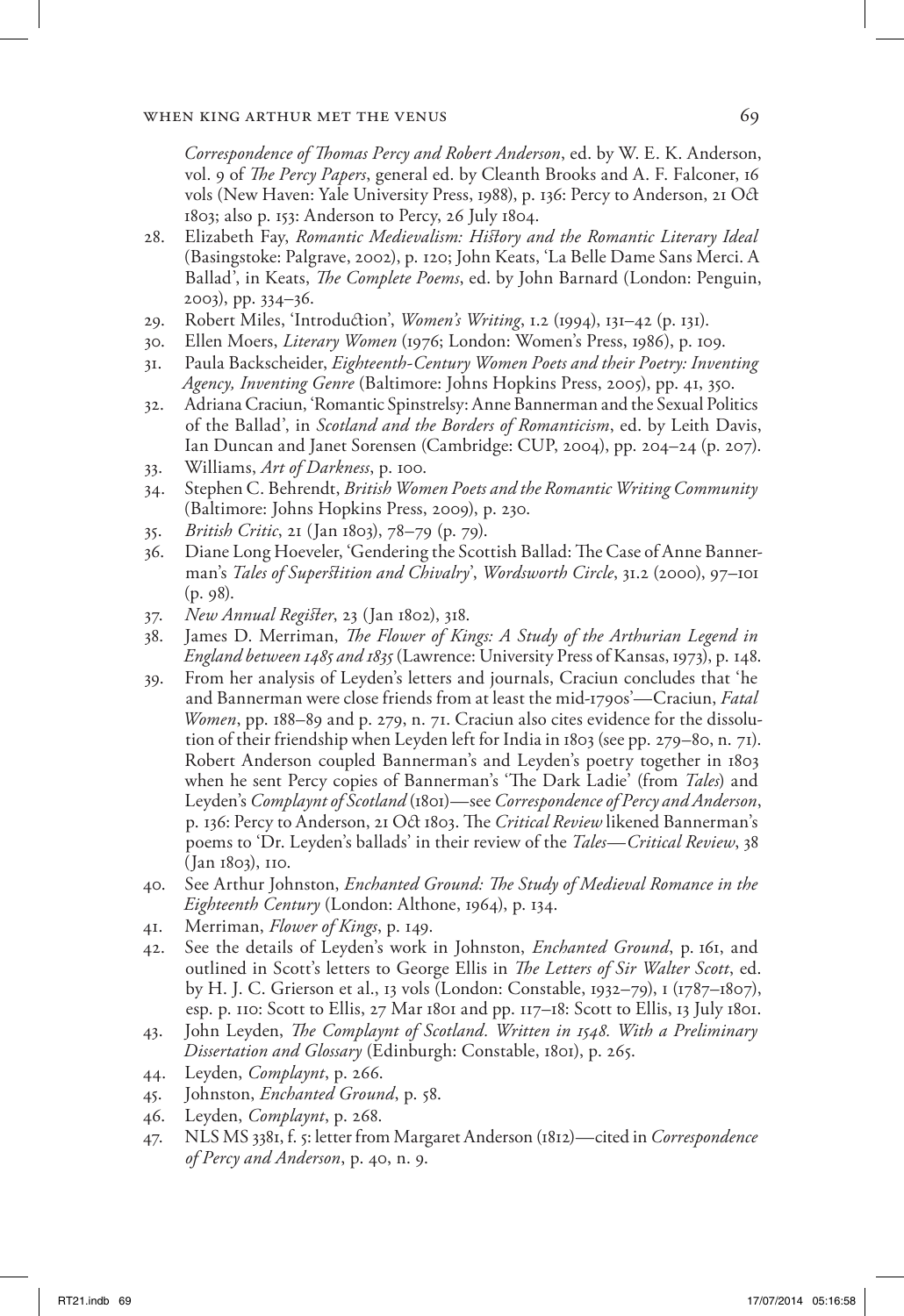#### 70 **ROMANTIC TEXTUALITIES 21**

- 48. Leyden, *Complaynt*, p. 227.
- 49. Lister also comments on the political implications of Bannerman's chosen title and its allusion to Geoffrey's works in '*Femme Fatales* and Fatal Females', p. 177.
- 50. Geoffrey of Monmouth, *The History of the Kings of Britain [Historia Regum Brittaniae]*, ed. and trans. Michael A. Faletra (Peterborough, on: Broadview Press, 2008), p. 131.
- 51. Knight, *Merlin*, p. 98.
- 52. Leyden, *Complaynt*, p. 199.
- 53. Leyden, *Complaynt*, p. 193.
- 54. For Diane Long Hoeveler, 'Bannerman subscribes to the Whig nationalistic enterprise of uniting Scotland, Wales and England as one country'—'Gendering the Scottish Ballad', p. 97. My argument differs, as I suggest that while Bannerman perceived an affinity between Wales and Scotland, she remained antagonistic towards the dominant (patriarchal) English centre.
- 55. See Johnston, *Enchanted Ground*, pp. 135 and 155–56; Percy to Hailes—cited in Johnston, *Enchanted Ground*, p. 94.
- 56. Johnston, *Enchanted Ground*, p. 188.
- 57. NLS MS 22.4.10: Park to Anderson, 30 Jan 1801—cited in Craciun, 'Romantic Spinstrelsy', p. 186.
- 58. NLS MS 22.4.10, f. 218: Park to Anderson, Jan 1802.
- 59. NLS MS 22.4.10, f. 218: Park to Anderson, Jan 1802.
- 60. NLS MS 22.4.10, f. 232: Park to Anderson, 29 Nov 1802 (emphasis in original).
- 61. NLS MS 22.4.10, f. 232: Park to Anderson, 29 Nov 1802.
- 62. NLS MS 22.4.10, f. 233: Park to Anderson, 29 Nov 1802.
- 63. *Archives of the Royal Literary Fund*, compiled by Nigel Cross (London: World Microfilms Publications, 1982), case file 170: Thomas Park to RLF, 15 May 1805.
- 64. NLS MS 22.4.10, f. 232: Park to Anderson, 29 Nov 1802.
- 65. NLS MS 22.4.10, f. 232: Park to Anderson, 29 Nov 1802 (emphasis in original).
- 66. Ina Ferris, *The Achievement of Literary Authority: Gender, History, and the Waverley Novels* (Ithaca and London: Cornell University Press, 1991), p. 42.
- 67. NLS MS 22.4.10, f. 232: Park to Anderson, 29 Nov 1802.
- 68. NLS MS 22.4.10, f. 233: Park to Anderson, 29 Nov 1802.
- 69. Craciun, *Fatal Women*, p. 187.
- 70. Caroline Arscott and Katie Scott, 'Introducing Venus', in *Manifestations of Venus: Art and Sexuality*, ed. by Arscott and Scott (Manchester and New York: MUP, 2000), pp. 1–23 (p. 6).
- 71. Arscott and Scott, 'Introducing Venus', p. 5.
- 72. Arscott and Scott, 'Introducing Venus', p. 7.
- 73. Hillis Miller, *Illustration*, p. 111.
- 74. Craciun, *Fatal Women*, p. 187.
- 75. Griselda Pollock and Deborah Cherry, 'Woman as Sign in Pre-Raphaelite Literature: The Representation of Elizabeth Siddall', in Griselda Pollock, *Vision and Difference*: *Feminism, Femininity and the Histories of Art* (1988; London: Routledge, 2003), p. 161.
- 76. Jacqueline Rose, *Sexuality in the Field of Vision* (London: Verso, 1986), p. 232.
- 77. Both Park's editing projects, in fact, amounted to little: Park eventually turned down Percy's offer, and the edition of *Alisaunder* never reached the press—see Johnston, *Enchanted Ground*, pp. 94 and 156.